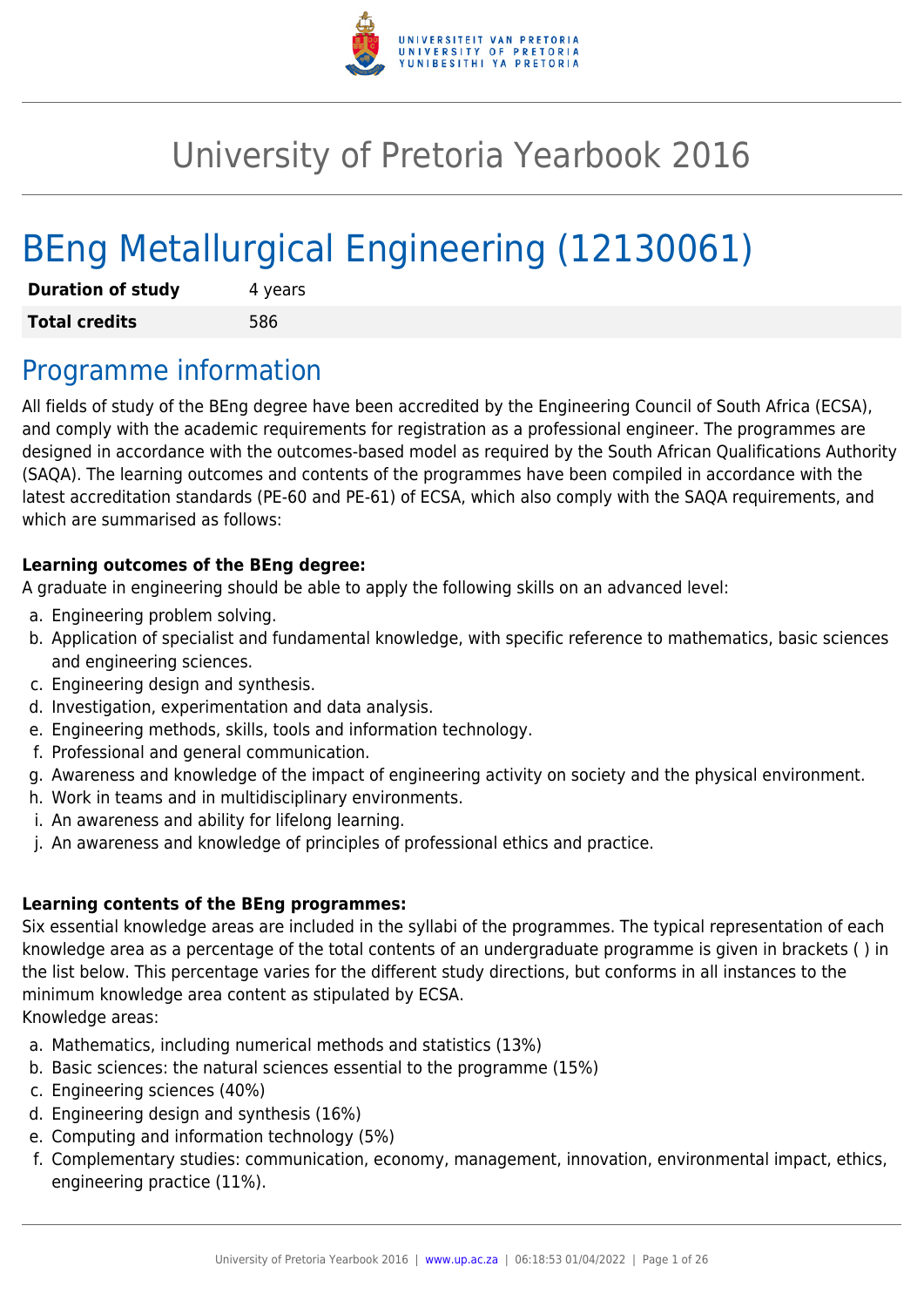

## Admission requirements

- In order to register NSC/IEB/Cambridge candidates must comply with the minimum requirements for degree studies as well as with the minimum requirements for the relevant study programme.
- Life Orientation is excluded when calculating the APS.
- Grade 11 results are used in the provisional admission of prospective students.
- A valid National Senior Certificate (NSC) with admission to degree studies is required.
- Minimum subject and achievement requirements, as set out below, are required. On first-year level a student has a choice between Afrikaans and English as language medium. In certain cases, tuition may be presented in English only, for example in electives, where the lecturer may not speak Afrikaans or in cases where it is not economically or practically viable.
- Provisional admission to the four-year programme in the School of Engineering is only guaranteed if a prospective student complies with ALL the requirements below.

## **Note**

Candidates who do not comply with the minimum requirements, set out above, but who have obtained a minimum APS of 30, an achievement level of 5 for English or Afrikaans, 6 for Mathematics and 5 for Physical Science, will be considered for provisional admission to either the four-year programme or the ENGAGE programme based on the results of the compulsory NBT.

 Admission to ENGAGE in the School of Engineering will be determined by the results of the NBT, NSC results, an achievementlevel of 5 in Mathematics and 4 in Physical Science, as well as an achievement level of 4 in Afrikaans or English, together with an APS of 25.

Students may apply directly to be considered for the ENGAGE programme.

| Minimum requirements for 2016 |  |  |              |  |  |                                                                                                              |  |  |            |  |     |  |
|-------------------------------|--|--|--------------|--|--|--------------------------------------------------------------------------------------------------------------|--|--|------------|--|-----|--|
| Achievement level             |  |  |              |  |  |                                                                                                              |  |  |            |  |     |  |
| Afrikaans or Engels           |  |  | ∥Mathematics |  |  | Physical Science                                                                                             |  |  | <b>APS</b> |  |     |  |
|                               |  |  |              |  |  | [\NSC/IEB  HIGCSE  AS-Level  A-Level  NSC/IEB  HIGCSE  AS-Level  A-Level  NSC/IEB  HIGCSE  AS-Level  A-Level |  |  |            |  |     |  |
| ll5                           |  |  |              |  |  |                                                                                                              |  |  |            |  | lB∗ |  |

\* A-Level: C-symbols for Mathematics, Physics and Chemistry will be considered for admission provinding the required APS has been obtained.

## Other programme-specific information

With a few exceptions, most modules offered at the School of Engineering are semester modules having credit values of either 8 or 16.

A student may be permitted by the Dean, on recommendation of the relevant head of the department, to register for an equivalent module in an alternate semester, although the module is normally offered to the student's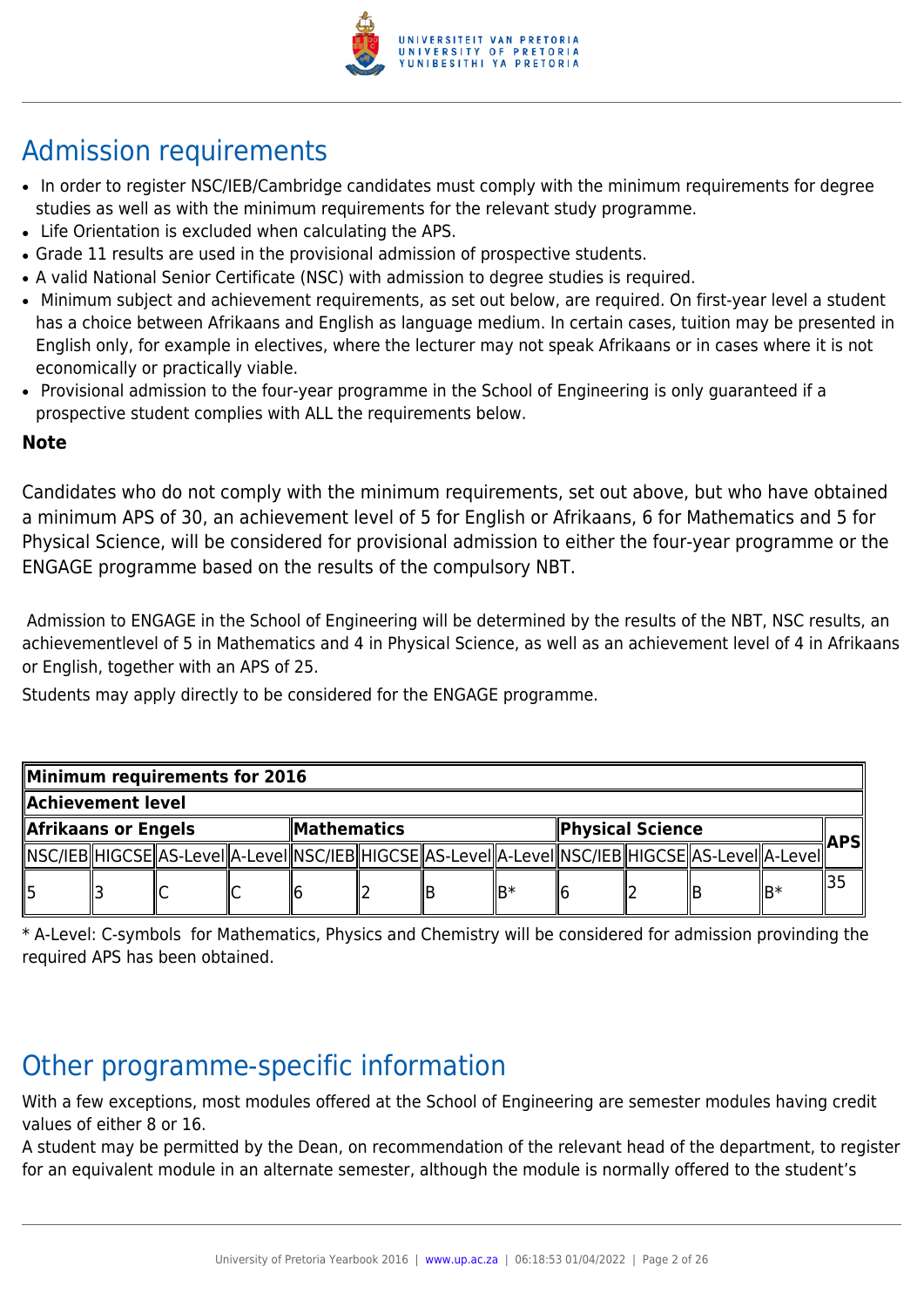

group in another semester, and providing that no timetable clashes occur.

#### **Please note**:

- 1. Students who did not pass SWK 122 Mechanics 122 in their first year of study can take the module in the first semester of the following year.
- 2. All students are required to successfully complete JCP 2013, Community-based project 203 as part of the requirements for the BEng degree. A student may register for the module during any of the years of study of the programme, but preferably not during the first or the final year of study.
- 3. Students registered for Chemical Engineering who have passed CBI 311, receive credit for CBI 410.
- 4. Mechanical Engineering: For the Aeronautical Option, the themes of both the Design and the Project must be aeronautical-related.
- 5. Offering of electives depends on the availability of resources and industry support.

## Promotion to next study year

#### **Promotion to the second semester of the first year and to the second year of study (Eng. 14)**

- a. A new first-year student who has failed in all the prescribed modules of the programme at the end of the first semester, is excluded from studies in the School of Engineering. A student who is registered for the Engineering Augmented Degree Programme and has passed only 8 credits will also be excluded.
- b. A student who complies with all the requirements of the first year of study, is promoted to the second year of study.
- c. A student who has not passed at least 70% of the credits of the first year of study after the November examinations, must reapply for admission should he/she intend to proceed with his/her studies. Application on the prescribed form must be submitted to the Student Administration of the School of Engineering not later than 11 January. Late applications will be accepted only in exceptional circumstances after approval by the Dean. Should first-year students be readmitted, conditions of readmission will be determined by the Admissions Committee.
- d. Students who have not passed all the prescribed modules at first year level (level 100), as well as students who are readmitted in terms of Faculty Regulations must register for the outstanding first-year level (level-100) modules.
- e. A student who is repeating his or her first year, may, on recommendation of the relevant heads of department and with the approval of the Dean, be permitted to enroll for modules of the second-year of study in addition to the first-year modules which he or she failed, providing that he or she complies with the prerequisites for the second-year modules and no timetable clashes occur. Students on the ENGAGE programme may, following the same procedure, be permitted to enrol for level-200 modules in addition to the level-100 modules which he/she failed providing that he/she complies with the prerequisites for the modules at 200-level and no timetable clashes occur. On recommendation of the relevant head of department and with special permission from the Dean, permission may be granted to exceed the prescribed number of credits. The total number of credits which may be approved may not exceed the normal number of credits per semester by more than 16 credits.
- f. Students in Computer, Electrical and Electronic Engineering, who fail a first-year module for the second time, forfeit the privilege of registering for any modules of an advanced year of study.

#### **Please note:**

i. From the second year of study each student should be in possession of an approved calculator. It is assumed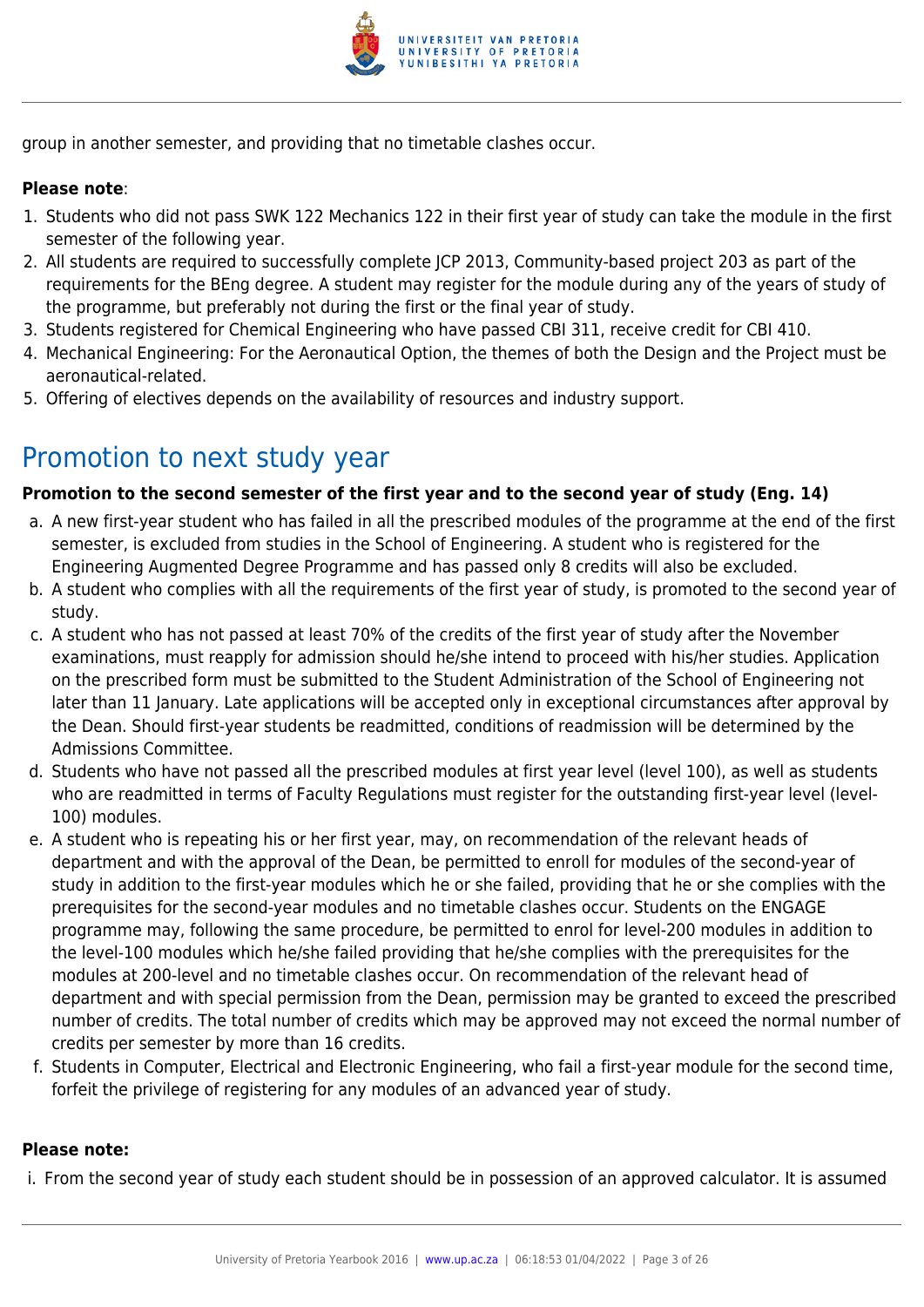

that each student will have easy access to a personal computer.

ii. Students who intend transferring to Mining Engineering, must familiarise themselves with the stipulations set out in the syllabi of PWP 121 Workshop practice 121.

#### **Promotion to the third year of study of the Four-year Programme, as well as to the third and the fourth years of study of the ENGAGE Programme. In case of the fourth year of study of the ENGAGE Programme, the words "first", "second" and "third" must be substituted with the words "second", "third" and "fourth" respectively. (Eng. 15)**

- a. A student who complies with all the requirements of the second year of study, is promoted to the third year of study.
- b. A student must pass all the prescribed modules at first year level (level 100) before he or she is admitted to any module at third year level (level 300).
- c. A student who is repeating his or her second year must register for all the second-year modules still outstanding. Such a student may, on recommendation of the relevant head of department and with the approval of the Dean, be permitted to enroll for modules of the third year of study in addition to the secondyear modules which he or she failed, providing that he or she complies with the prerequisites for the thirdyear modules and no timetable clashes occur. On recommendation of the relevant head of department, and with special permission from the Dean, permission may be granted to exceed the prescribed number of credits. The total number of credits which may be approved may not exceed the normal number of credits per semester by more than 16 credits.
- d. Students in Computer, Electrical and Electronic Engineering who fail a second-year module for the second time forfeit the privilege of registering for any modules of the third year of study.
- e. Students who intend transferring to Mining Engineering must familiarise themselves with the stipulations set out in the syllabi of PWP 120 Workshop practice 120, as well as PPY 317 Practical training 317.

#### **Promotion to the fourth year of study of the Four-year Programme, as well as to the fifth year of study of the ENGAGE Programme. In case of the fifth year of study of the ENGAGE Programme, the words "second", "third" and "fourth" must be substituted with the words "third", "fourth" and "fifth" respectively. (Eng. 16)**

- a. A student who complies with all the requirements of the third year of study is promoted to the fourth year of study. A student who does not comply with all the requirements but who is able to register for all outstanding modules in order to complete the degree programme, may at registration be promoted to the fourth year of study.
- b. A student must pass all the prescribed modules of the second year of study, before he or she is admitted to any module of the fourth year of study.
- c. A student who has not passed all the prescribed modules of the third year of study, must register for the outstanding modules. A student may be admitted by the Dean, on the recommendation of the head of department concerned, to modules of the fourth year of study, in addition to the outstanding third-year modules, provided that he or she complies with the prerequisites of the fourth-year modules and no timetable clashes occur. The total number of credits per semester for which a student registers may not exceed the normal number of credits per semester by more than 16 credits. In exceptional cases, the Dean may, on recommendation of the relevant head of department, permit a student to exceed the above limit.
- d. Students in Computer, Electrical and Electronic Engineering who fail a third-year module for the second time, forfeit the privilege of registering for any modules of the fourth year of study.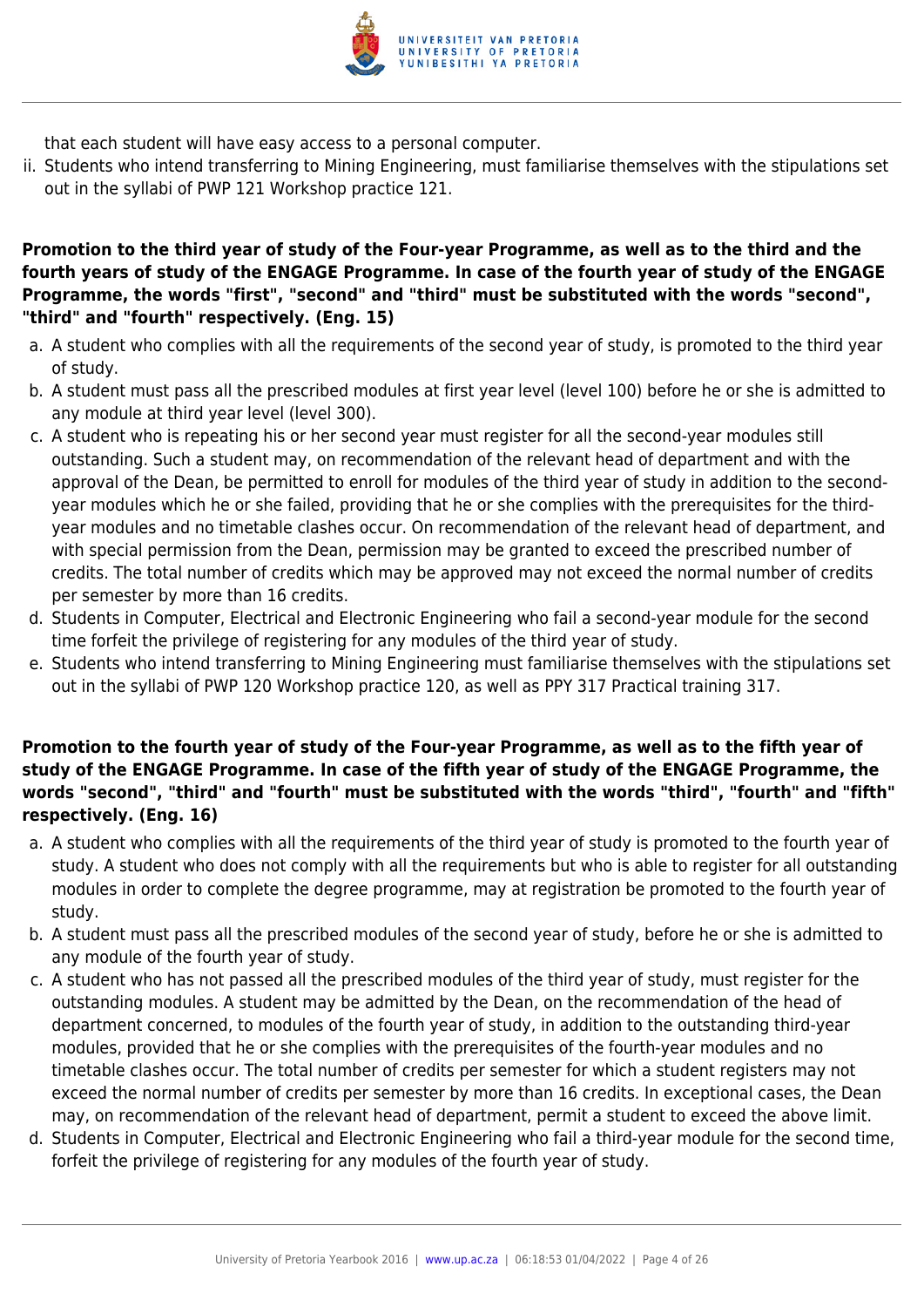

## Pass with distinction

- a. A student graduates with distinction if:
- i. no module of the third or fourth year of study of the four year programme or of the fourth or fifth year of the ENGAGE programme was repeated and a weighted average of at least 75% was obtained in one year in all the modules of the final year of study; and
- ii. the degree programme was completed within the prescribed four years for the four year programme and within the prescribed five years of the ENGAGE programme.
- b. Exceptional cases to the above will be considered by the Dean.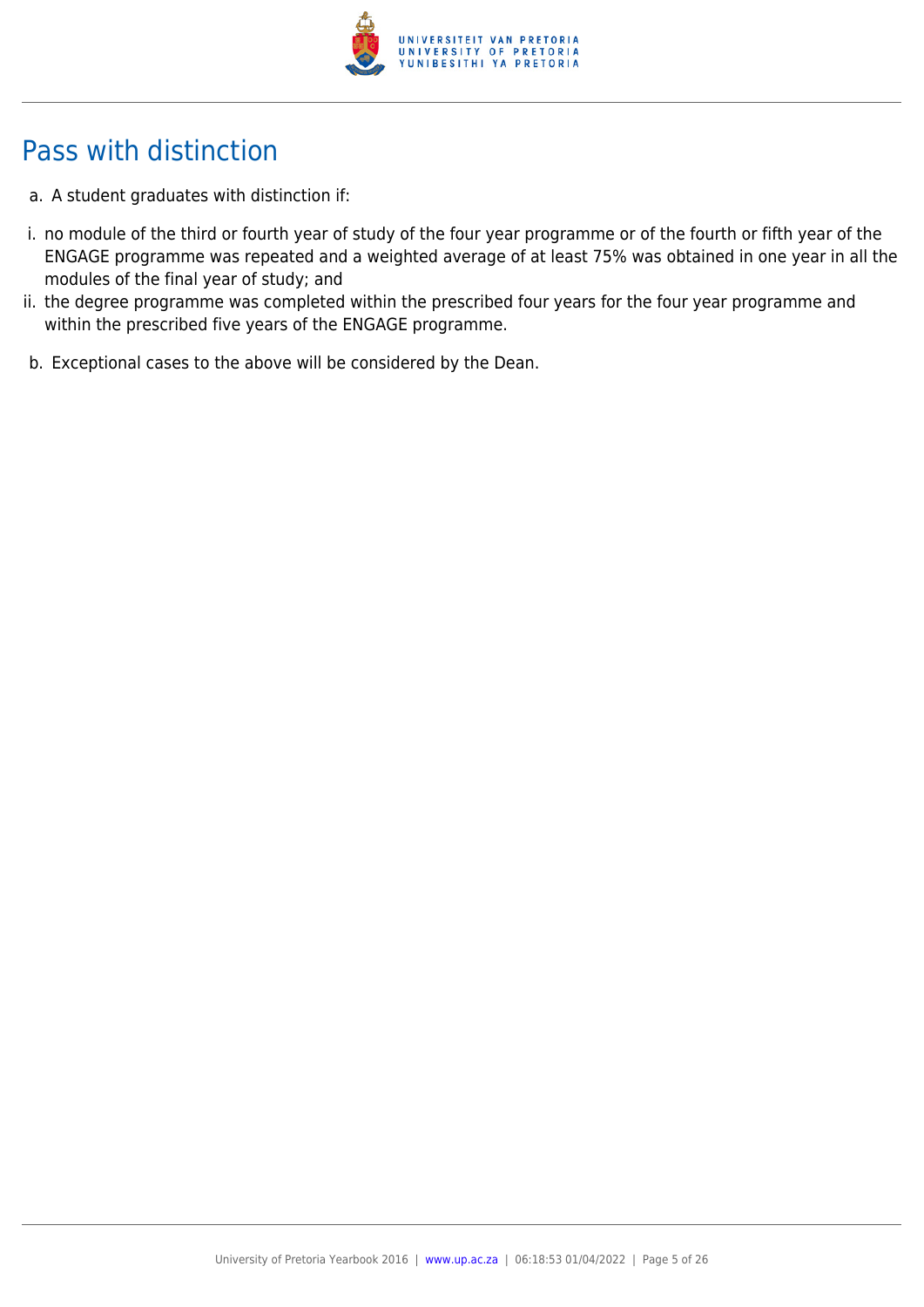

## Curriculum: Year 1

**Minimum credits: 144**

## **Fundamental modules**

## **Academic orientation 112 (UPO 112)**

| <b>Module credits</b>         | 0.00                      |
|-------------------------------|---------------------------|
| <b>Language of tuition</b>    | Double Medium             |
| <b>Academic organisation</b>  | <b>EBIT Dean's Office</b> |
| <b>Period of presentation</b> | Year                      |

## **Core modules**

## **General chemistry 171 (CHM 171)**

| <b>Module credits</b>         | 16.00                                                                                                  |
|-------------------------------|--------------------------------------------------------------------------------------------------------|
| <b>Service modules</b>        | Faculty of Engineering, Built Environment and Information Technology                                   |
| <b>Prerequisites</b>          | No prerequisites.                                                                                      |
| <b>Contact time</b>           | 1 web-based period per week, 1 practical per week, 1 discussion class per week,<br>4 lectures per week |
| <b>Language of tuition</b>    | Both Afr and Eng                                                                                       |
| <b>Academic organisation</b>  | Chemistry                                                                                              |
| <b>Period of presentation</b> | Semester 1                                                                                             |

#### **Module content**

General introduction to inorganic, analytical and physical chemistry. Nomenclature of inorganic ions and compounds, stoichiometric calculations concerning chemical reactions, redox reactions, solubilities and solutions, atomic structure, periodicity. Molecular structure and chemical bonding using the VSEPR model. Principles of reactivity, electrochemistry, energy and chemical reactions, entropy and free energy. Appropriate tutorial classes and practicals.

## **Electricity and electronics 122 (EBN 122)**

| <b>Module credits</b>         | 16.00                                                          |
|-------------------------------|----------------------------------------------------------------|
| <b>Prerequisites</b>          | No prerequisites.                                              |
| <b>Contact time</b>           | 3 lectures per week, 1 practical per week, 1 tutorial per week |
| <b>Language of tuition</b>    | Both Afr and Eng                                               |
| <b>Academic organisation</b>  | Electrical, Electronic and Com                                 |
| <b>Period of presentation</b> | Semester 2                                                     |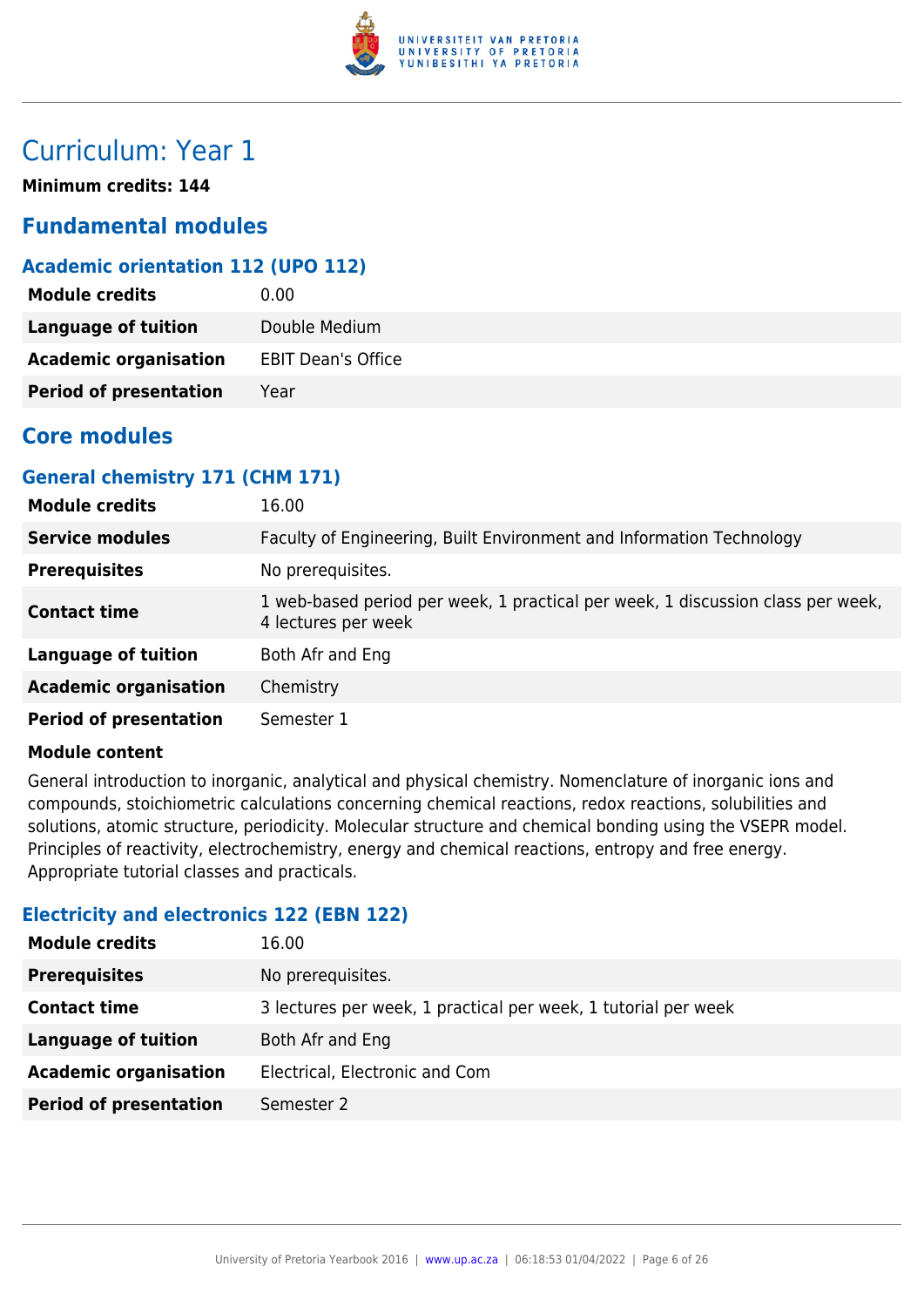

Electrical quantities, units, definitions, conventions. Electrical symbols, ideal and practical current and voltage sources, controlled sources. Ohm's law in resistive circuits, Kirchoff's current and voltage laws, resistors in series and parallel circuits, voltage and current division, mesh current and node voltage methods. Circuit theorems: linearity, superposition, Thevenin and Norton equivalent circuits, sources transformation, power calculation, maximum power transfer. Energy storage elements: current, voltage, power and energy in inductors and capacitors, inductors and capacitors in series and parallel. Ideal operational amplifiers and applications: inverting and noninverting amplifiers, summing amplifiers, current sources, integrators.

## **Physics 176 (FSK 176)**

| <b>Module credits</b>         | 16.00                                                                  |
|-------------------------------|------------------------------------------------------------------------|
| <b>Service modules</b>        | Faculty of Engineering, Built Environment and Information Technology   |
| <b>Prerequisites</b>          | No prerequisites.                                                      |
| <b>Contact time</b>           | 4 lectures per week, 1 discussion class per week, 1 practical per week |
| <b>Language of tuition</b>    | Both Afr and Eng                                                       |
| <b>Academic organisation</b>  | Physics                                                                |
| <b>Period of presentation</b> | Semester 2                                                             |

#### **Module content**

Introductory mathematics: Symbols, exponents, logarithms, angles in degrees, radial measure, goniometry, differentiation, and integration. Motion along a straight line: position and displacement, acceleration. Vectors: adding vectors, components, multiplying vectors. Motion in two and three dimensions: projectile motion, circular motion. Force and motion: Newton's Law, force, friction. Kinetic energy and work: work, power. Potential energy: Centre of mass, linear momentum. Collisions: impulse and linear momentum, elastic collisions, inelastic collisions. Rotation: kinetic energy of rotation, torque. Oscillations and waves: Simple harmonic motion, types of waves, wavelength and frequency, interference of waves, standing waves, the Doppler effect. Temperature, heat and the first law of thermodynamics.

#### **Graphical communication 110 (MGC 110)**

| <b>Module credits</b>         | 16.00                                     |
|-------------------------------|-------------------------------------------|
| <b>Service modules</b>        | <b>Faculty of Education</b>               |
| <b>Prerequisites</b>          | No prerequisites.                         |
| <b>Contact time</b>           | 3 tutorials per week, 3 lectures per week |
| <b>Language of tuition</b>    | Both Afr and Eng                          |
| <b>Academic organisation</b>  | Mechanical and Aeronautical En            |
| <b>Period of presentation</b> | Semester 1                                |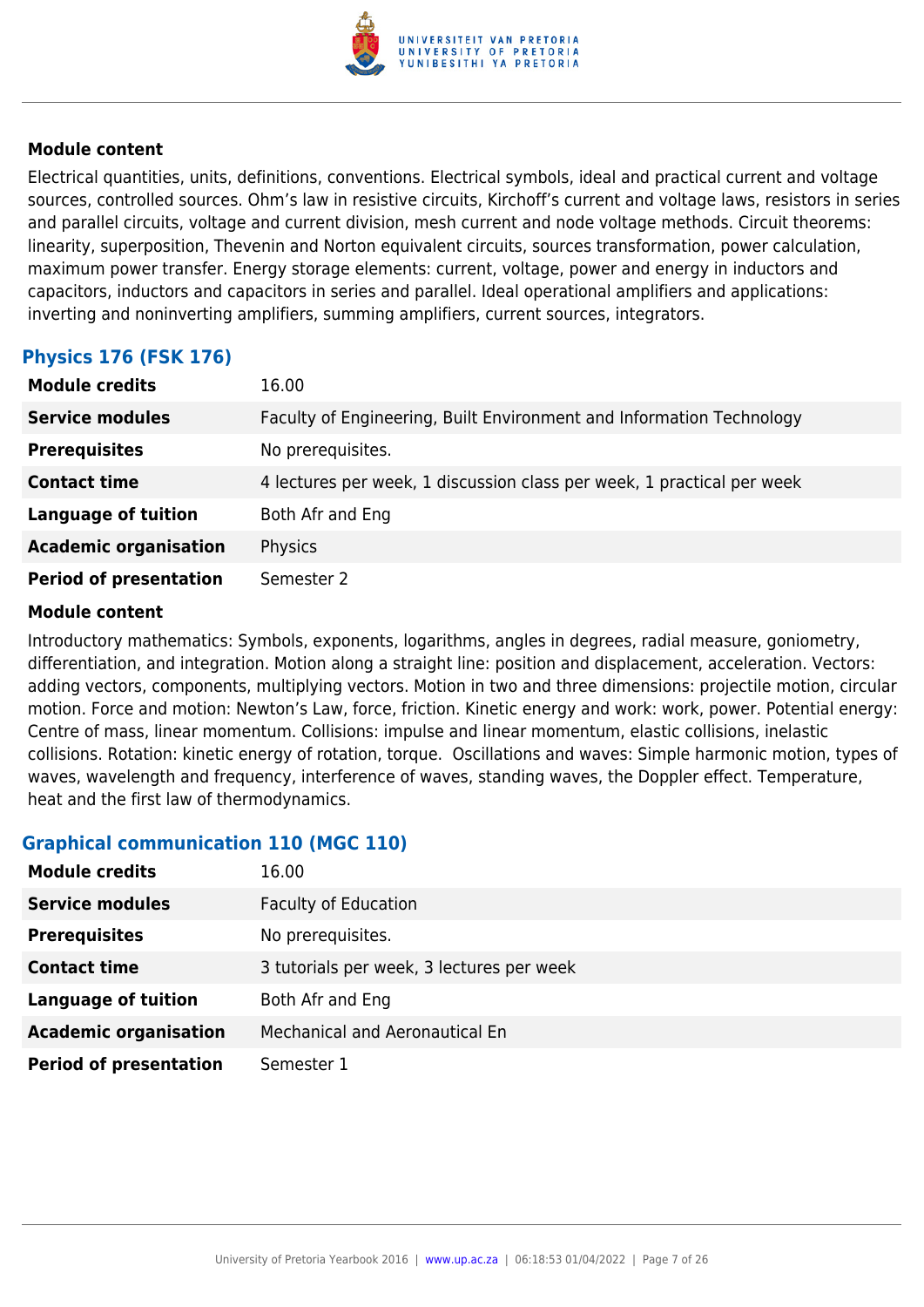

Freehand sketching covering the following: perspective, isometric and orthographic drawings. Drawing conventions, graphical techniques and assembly drawings. Evaluation of drawings and error detection. True lengths of lines, projections and intersections. Practical applications of these techniques. Introduction to computer-aided drawings, including dimensioning, crosshatching and detailing. Introduction to basic manufacturing processes including primary (casting, forging and extrusion) and secondary (drilling, turning, milling, grinding, broaching and sawing) manufacturing procedures.

## **Materials science 113 (NMC 113)**

| <b>Module credits</b>         | 16.00                                                          |
|-------------------------------|----------------------------------------------------------------|
| <b>Prerequisites</b>          | No prerequisites.                                              |
| <b>Contact time</b>           | 1 tutorial per week, 1 practical per week, 4 lectures per week |
| <b>Language of tuition</b>    | Both Afr and Eng                                               |
| <b>Academic organisation</b>  | <b>Materials Science and Metallur</b>                          |
| <b>Period of presentation</b> | Semester 1                                                     |

#### **Module content**

Introduction to materials: the family of materials, atomic structure and types of bonding, crystal types and space arrangement of atoms, directions and planes in crystals, defects in crystals, diffusion in solids. Mechanical properties of materials: stress and strain, mechanical testing (strength, ductility, hardness, toughness, fatigue, creep), plastic deformation, solid-solution hardening, recrystallisation.

Polymeric materials: polymerisation and industrial methods, types of polymeric materials and their properties. Corrosion of metals: mechanisms and types of corrosion, corrosion rates, corrosion control. The heat treatment of steel: Fe-C phase diagram, equilibrium cooling, hardening and tempering of steel, stainless steel. Composite materials: Introduction, fibre reinforced polymeric composites, concrete, asphalt, wood.

## **Mechanics 122 (SWK 122)**

| <b>Module credits</b>         | 16.00                                        |
|-------------------------------|----------------------------------------------|
| <b>Service modules</b>        | Faculty of Natural and Agricultural Sciences |
| <b>Prerequisites</b>          | WTW 158                                      |
| <b>Contact time</b>           | 2 tutorials per week, 4 lectures per week    |
| <b>Language of tuition</b>    | Both Afr and Eng                             |
| <b>Academic organisation</b>  | Civil Eng                                    |
| <b>Period of presentation</b> | Semester 1 or Semester 2                     |

#### **Module content**

Equivalent force systems, resultants. Newton's laws, units. Forces acting on particles. Rigid bodies: principle of transmissibility, resultant of parallel forces. Vector moments and scalar moments. Relationship between scalarand vector moments. Couples. Equivalent force systems on rigid bodies. Resultants of forces on rigid bodies. Equilibrium in two and three dimensions. Hooke's law. Trusses and frameworks. Centroids and second moments of area. Beams: distributed forces, shear force, bending moment, method of sections, relationship between load, shear force and bending moment.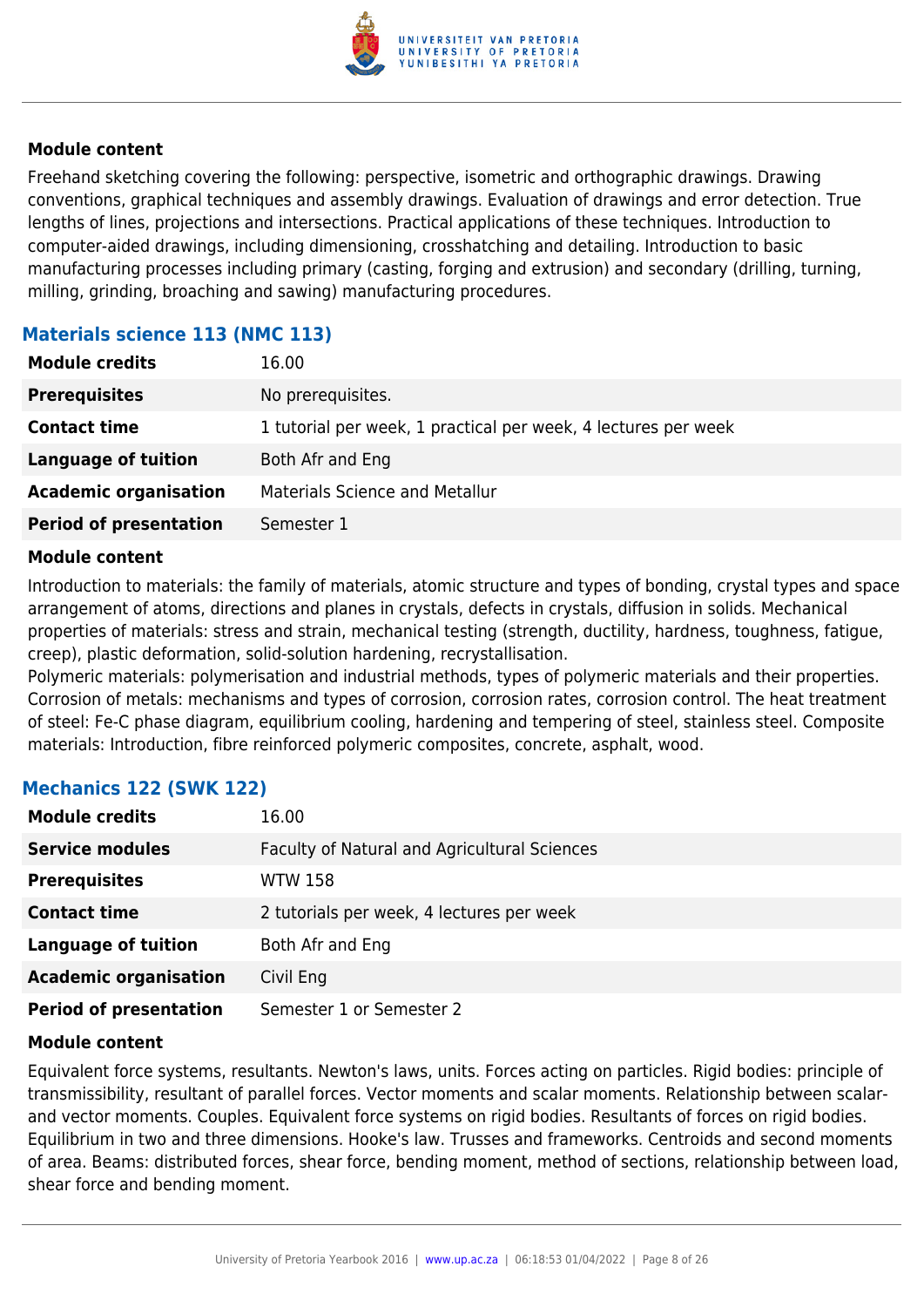

#### **Calculus 158 (WTW 158)**

| <b>Module credits</b>         | 16.00                                                                                                              |
|-------------------------------|--------------------------------------------------------------------------------------------------------------------|
| <b>Service modules</b>        | Faculty of Engineering, Built Environment and Information Technology                                               |
| <b>Prerequisites</b>          | Refer to Regulation 1.2: A candidate must have passed Mathematics with at least<br>60% in the Grade 12 examination |
| <b>Contact time</b>           | 4 lectures per week, 1 tutorial per week                                                                           |
| <b>Language of tuition</b>    | Both Afr and Eng                                                                                                   |
| <b>Academic organisation</b>  | Mathematics and Applied Maths                                                                                      |
| <b>Period of presentation</b> | Semester 1                                                                                                         |

#### **Module content**

\*This module is designed for first-year engineering students. Students will not be credited for more than one of the following modules for their degree: WTW 158, WTW 114, WTW 134, WTW 165.

Introduction to vector algebra. Functions, limits and continuity. Differential calculus of single variable functions, rate of change, graph sketching, applications. The mean value theorem, the rule of L'Hospital. Indefinite integrals, integration.

## **Workshop practice 121 (WWP 121)**

| <b>Module credits</b>         | 6.00                                  |
|-------------------------------|---------------------------------------|
| <b>Prerequisites</b>          | No prerequisites.                     |
| <b>Contact time</b>           | 1 other contact session per week      |
| <b>Language of tuition</b>    | Both Afr and Eng                      |
| <b>Academic organisation</b>  | <b>Mechanical and Aeronautical En</b> |
| <b>Period of presentation</b> | Semester 2                            |
|                               |                                       |

#### **Module content**

\*Attendance module only

The module is offered at the end of the first year of study and lasts at least eight days, during which training is given in the following workshops: electronic projects, panel wiring, electrical motors and switch gear, general machines, welding, turning and sheet metal work. Each student's progress is assessed after each workshop.

## **Humanities and social sciences 110 (HAS 110)**

| <b>Module credits</b>         | 8.00                                                                 |
|-------------------------------|----------------------------------------------------------------------|
| <b>Service modules</b>        | Faculty of Engineering, Built Environment and Information Technology |
| <b>Prerequisites</b>          | No prerequisites.                                                    |
| <b>Contact time</b>           | 2 lectures per week                                                  |
| <b>Language of tuition</b>    | Both Afr and Eng                                                     |
| <b>Academic organisation</b>  | Anthropology and Archaeology                                         |
| <b>Period of presentation</b> | Semester 1                                                           |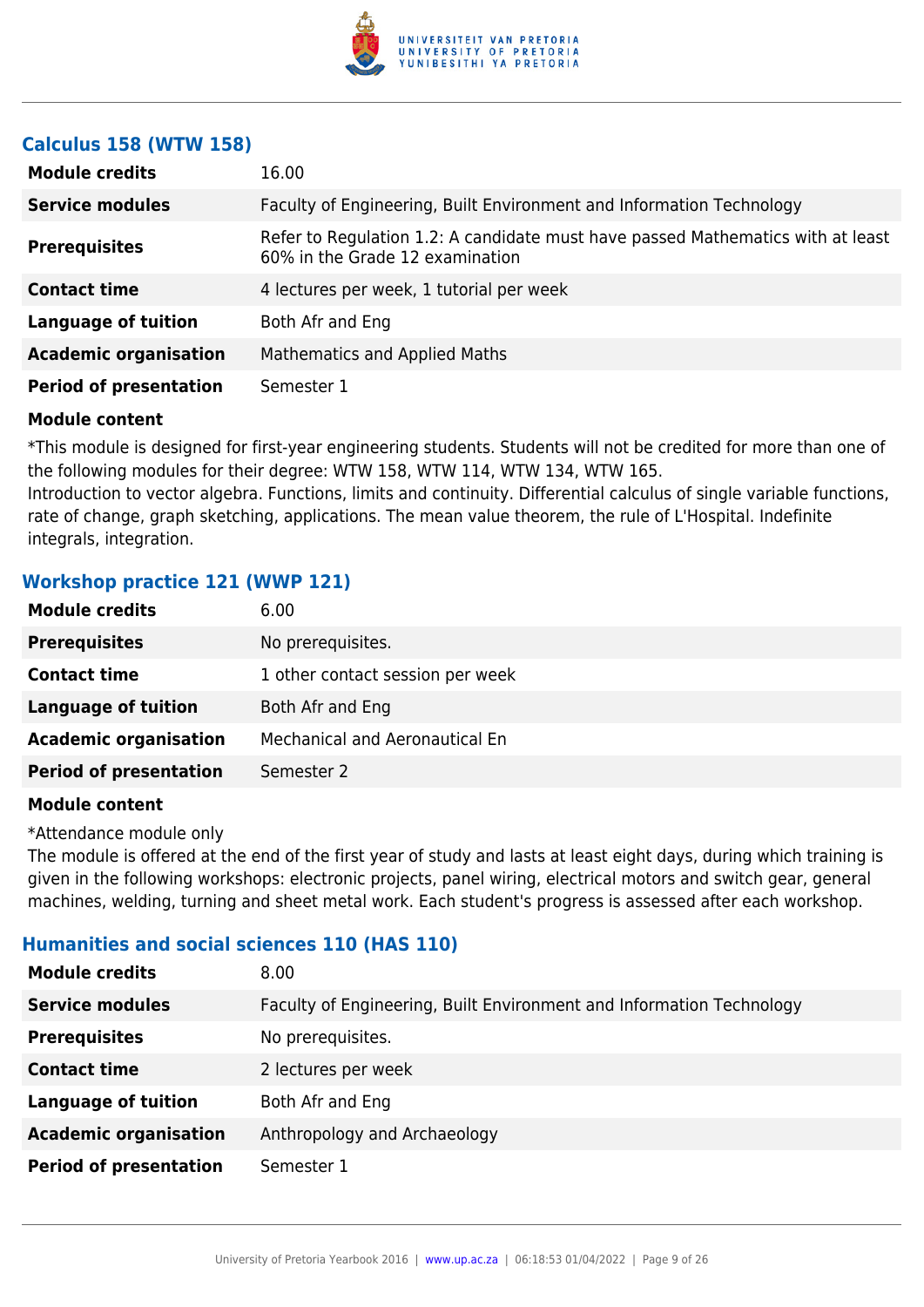

## Social sciences: Perspectives on contemporary society

An introduction to long-standing questions about the nature of human societies and contemporary challenges. Topics to be discussed include globalisation and increasing connectedness; rising unemployment, inequality and poverty; rapid urbanisation and the modern city form; transformations in the nature of work; environmental degradation and tensions between sustainability and growth; shifts in global power relations; the future of the nation-state and supra-national governance structures; and possibilities for extending human rights and democracy. Critical questions are posed about modern selfhood, sociality, culture and identity against the background of new communications technologies, ever more multicultural societies, enduring gender, class and race inequities, and the emergence of new and the resurgence of older forms of social and political identity. These issues are approached from the vantage of our location in southern Africa and the continent, drawing on social science perspectives.

## **Humanities and social sciences 120 (HAS 120)**

| <b>Module credits</b>         | 8.00                                                                 |
|-------------------------------|----------------------------------------------------------------------|
| <b>Service modules</b>        | Faculty of Engineering, Built Environment and Information Technology |
| <b>Prerequisites</b>          | No prerequisites.                                                    |
| <b>Contact time</b>           | 2 lectures per week                                                  |
| <b>Language of tuition</b>    | Both Afr and Eng                                                     |
| <b>Academic organisation</b>  | Afrikaans                                                            |
| <b>Period of presentation</b> | Semester 2                                                           |

#### **Module content**

#### Humanities: Text, culture and communication

Successful communication of ideas, values and traditions depends on understanding both the literal and implied meanings of texts. In this module students are introduced to a variety of texts, including original literary and visual texts, with a view to developing an understanding of how textual meanings have been constructed and negotiated over time. Students are encouraged to understand themselves as products of – and participants in – these traditions, ideas and values. Appropriate examples will be drawn from, among others, the Enlightenment, Modernism, Existentialism, Postmodernism and Post-colonialism.

## **Mathematics 164 (WTW 164)**

| <b>Module credits</b>         | 16.00                                    |
|-------------------------------|------------------------------------------|
| <b>Prerequisites</b>          | WTW 114 GS or WTW 158 GS                 |
| <b>Contact time</b>           | 4 lectures per week, 1 tutorial per week |
| <b>Language of tuition</b>    | Both Afr and Eng                         |
| <b>Academic organisation</b>  | Mathematics and Applied Maths            |
| <b>Period of presentation</b> | Semester 2                               |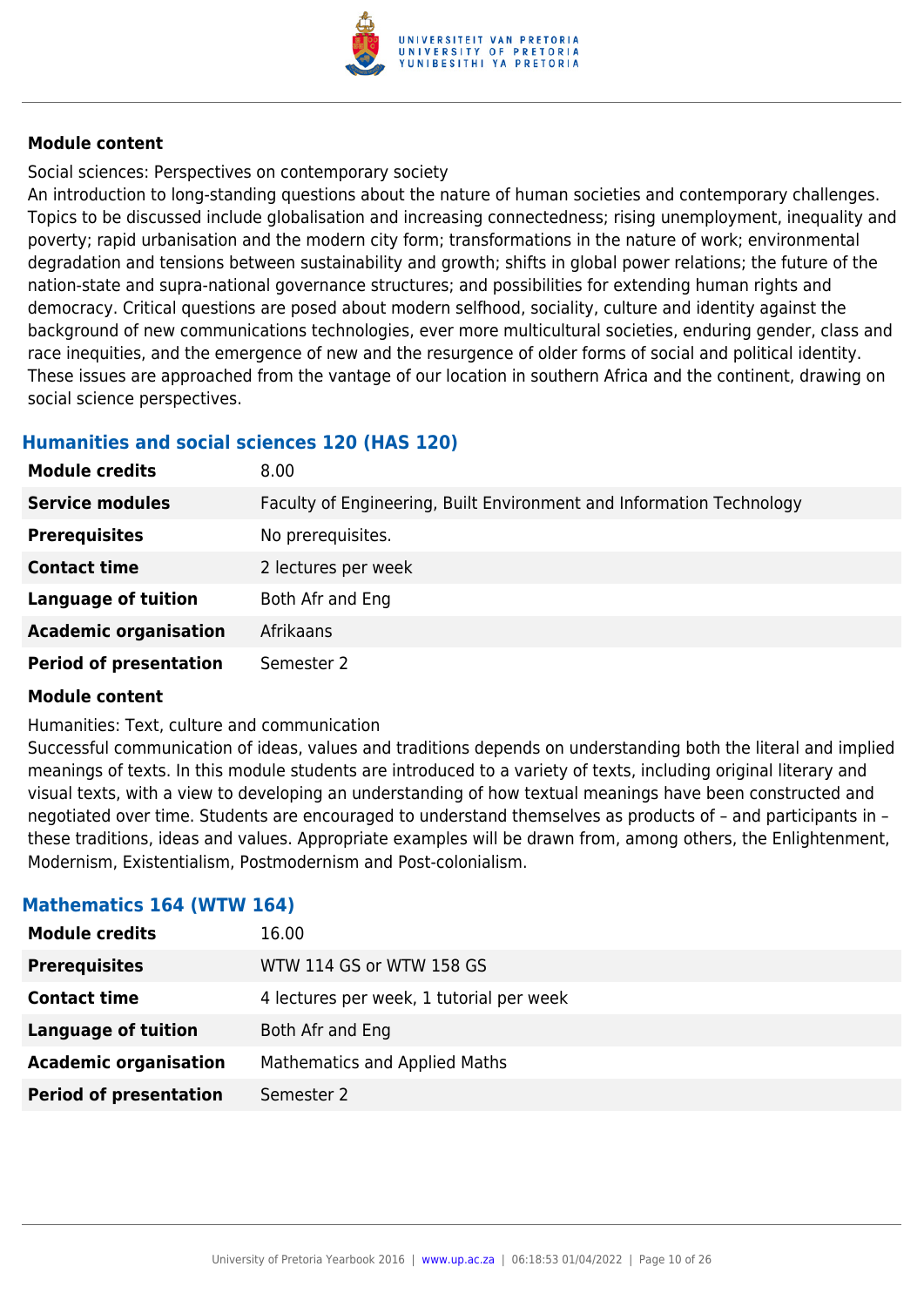

\*This module is designed for first-year engineering students. Students will not be credited for more than one of the following modules for their degree: WTW 146, WTW 148 and WTW 124,

Vector algebra with applications to lines and planes in space, matrix algebra, systems of linear equations, determinants, complex numbers, factorisation of polynomials and conic sections. Integration techniques, improper integrals. The definite integral, fundamental theorem of Calculus. Applications of integration. Elementary power series and Taylor's theorem. Vector functions, space curves and arc lengths. Quadratic surfaces and multivariable functions.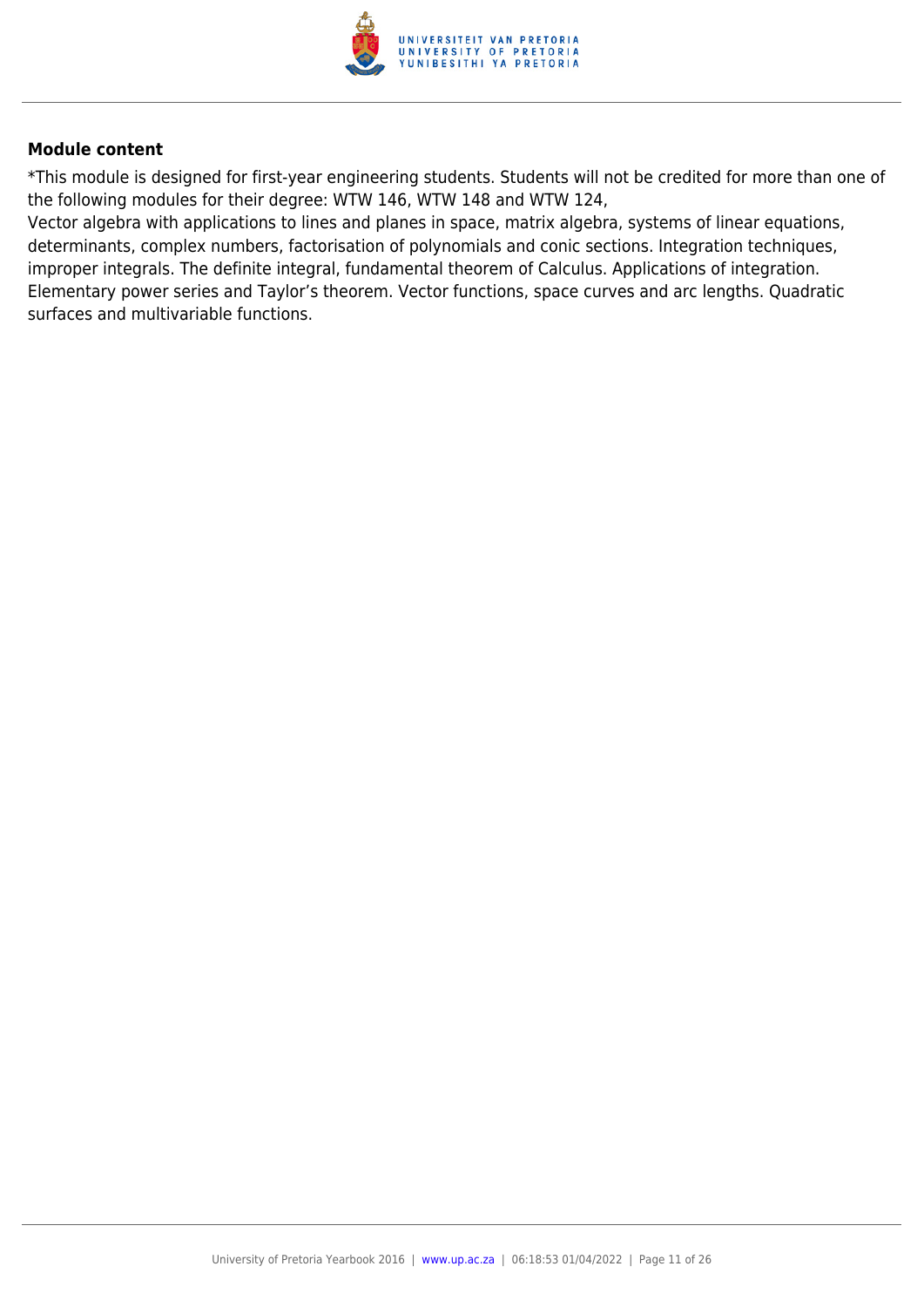

## Curriculum: Year 2

**Minimum credits: 162**

## **Core modules**

## **Engineering statistics 220 (BES 220)**

| <b>Module credits</b>         | 8.00                                     |
|-------------------------------|------------------------------------------|
| <b>Prerequisites</b>          | No prerequisites.                        |
| <b>Contact time</b>           | 1 tutorial per week, 2 lectures per week |
| Language of tuition           | Both Afr and Eng                         |
| <b>Academic organisation</b>  | Industrial and Systems Eng               |
| <b>Period of presentation</b> | Semester 2                               |

#### **Module content**

Engineering systems are often subjected to variation, uncertainty and incomplete information. Mathematical statistics provides the basis for effectively handling and quantifying the effect of these factors. This module provides an introduction to the concepts of mathematical statistics and will include the following syllabus themes: data analysis, probability theory, stochastic modelling, statistical inference and regression analysis.

## **Electrical engineering 221 (EIR 221)**

| <b>Module credits</b>         | 16.00                                                          |
|-------------------------------|----------------------------------------------------------------|
| <b>Prerequisites</b>          | EBN 111 or EBN 122 and WTW 161                                 |
| <b>Contact time</b>           | 1 tutorial per week, 1 practical per week, 3 lectures per week |
| <b>Language of tuition</b>    | Both Afr and Eng                                               |
| <b>Academic organisation</b>  | Electrical, Electronic and Com                                 |
| <b>Period of presentation</b> | Semester 2                                                     |

#### **Module content**

Transient response phenomena in RC, RL and RLC circuits: Natural response and step response. Alternating current (AC) circuits: Phasors, impedances, and power in AC circuits. The application of Ohm's law, Kirchoff's circuit theorems, matrix methods, and Thevenin and Norton equivalents to sinusoidal steady-state analysis. Three-phase circuits: Balanced three-phase circuits, star/delta configurations, and three-phase power transfer calculations. Magnetically coupled circuits: Mutual inductance, coupling factor, transformers, ideal transformers and autotransformers. Application of circuit theory to induction motors: basic principles of induction motors, equivalent circuit and analysis thereof, calculation of power and torque through application of Thevenin's theorem. Synoptic introduction to other types of motors.

## **Mineralogy 210 (GMI 210)**

| <b>Module credits</b>  | 16.00                                                                |
|------------------------|----------------------------------------------------------------------|
| <b>Service modules</b> | Faculty of Engineering, Built Environment and Information Technology |
| <b>Prerequisites</b>   | No prerequisites.                                                    |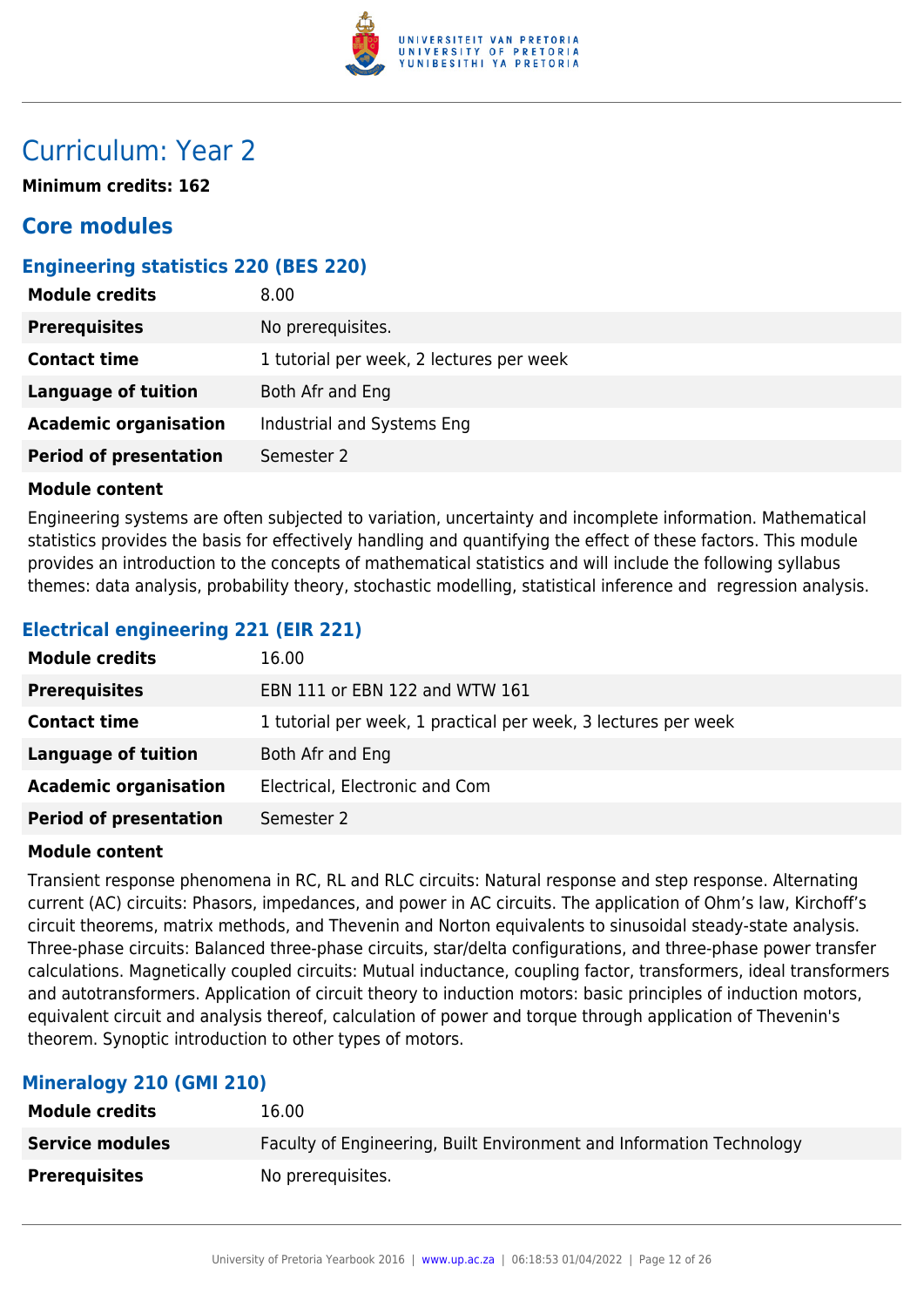

| <b>Contact time</b>           | 2 tutorials per week, 4 lectures per week |
|-------------------------------|-------------------------------------------|
| Language of tuition           | English                                   |
| <b>Academic organisation</b>  | <b>Materials Science and Metallur</b>     |
| <b>Period of presentation</b> | Semester 1                                |

Crystallography and internal order in minerals (space groups, unit cells, X-ray diffraction data). Bonding, mineral chemistry and solid solution (types of solid solution, calculation of mineral formulae and cation valency). Subsolidus reactions and defects in minerals (thermodynamic basis, defects, importance of subsolidus reactions). Classification and crystal structures of minerals. Mineralogical instrumentation and analysis. Major rock types and their classification. Mineralogical aspects of minerals processing.

## **Community-based project 203 (JCP 203)**

| <b>Module credits</b>         | 8.00               |
|-------------------------------|--------------------|
| <b>Prerequisites</b>          | No prerequisites.  |
| <b>Contact time</b>           | 1 lecture per week |
| <b>Language of tuition</b>    | Both Afr and Eng   |
| <b>Academic organisation</b>  | <b>Informatics</b> |
| <b>Period of presentation</b> | Year               |
|                               |                    |

#### **Module content**

This module is integrated into all undergraduate academic programmes offered by the Faculty. Main objectives: execution of a community project aimed at achieving a beneficial impact on a section of society; awareness of personal, social and cultural values and an understanding of social issues; and development of life skills. Assessment: project proposal, written progress reports, peer assessment, assessment by community, presentation, report presented in the form of a blog.

## **Dynamics 210 (MSD 210)**

| <b>Module credits</b>         | 16.00                                        |
|-------------------------------|----------------------------------------------|
| <b>Prerequisites</b>          | FSK 116 or FSK 176 and SWK 122 and WTW 256 # |
| <b>Contact time</b>           | 2 tutorials per week, 3 lectures per week    |
| Language of tuition           | Both Afr and Eng                             |
| <b>Academic organisation</b>  | Mechanical and Aeronautical En               |
| <b>Period of presentation</b> | Semester 1                                   |

#### **Module content**

Kinetics of systems of particles, Newton's 2nd law generalised for a system of particles, rate of change of momentum and angular momentum relations, work-energy relations, conservation laws, steady mass flow. Plane kinematics of rigid bodies, rotation, translation, general 2D motion, relative motion analysis. Moments and products of inertia. Plane kinetics of rigid bodies, equations of motion, rotation, translation, general 2D motion, work-energy relations. Vibration and time response.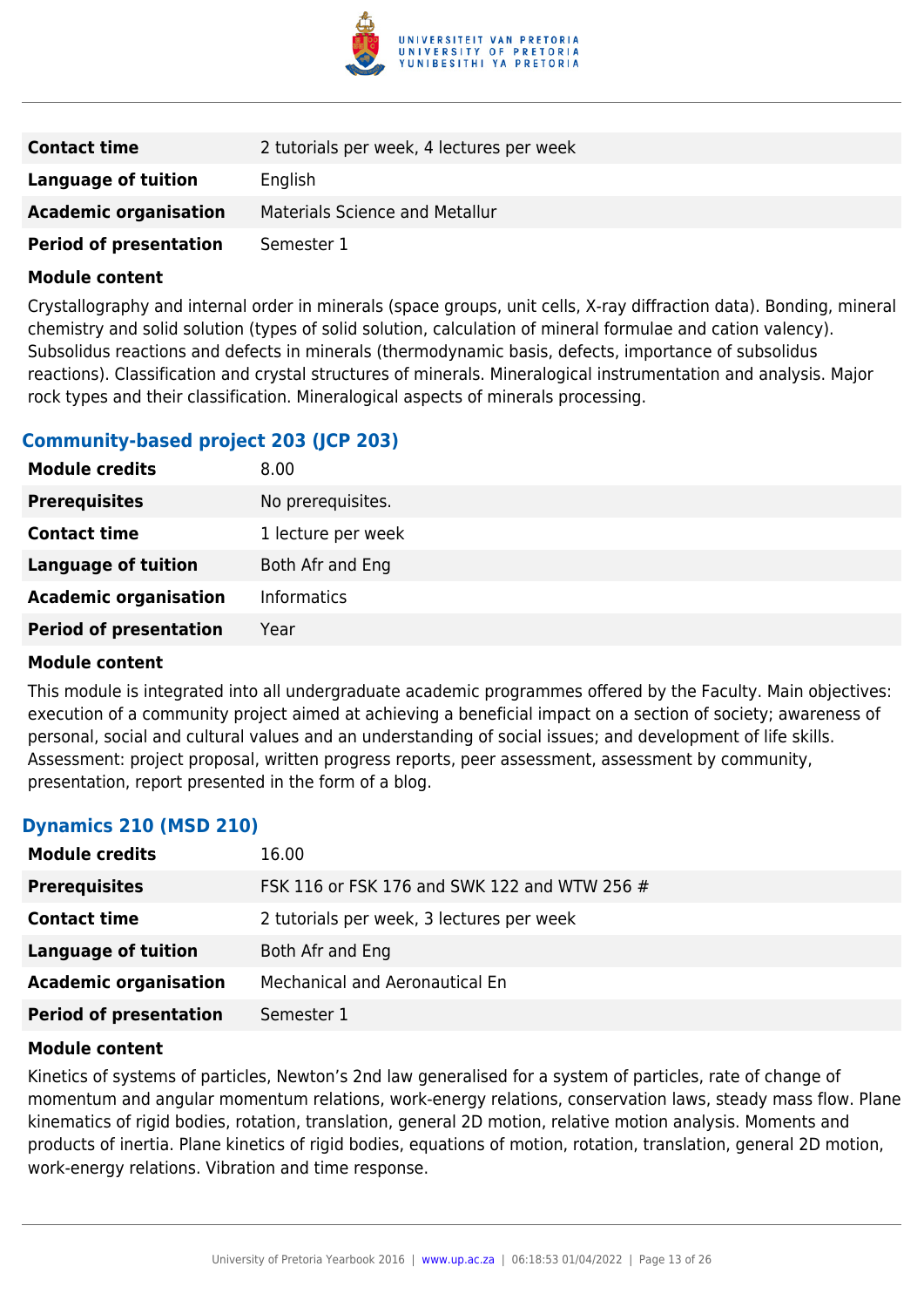

## **Materials science 223 (NMC 223)**

| <b>Module credits</b>         | 16.00                                      |
|-------------------------------|--------------------------------------------|
| <b>Prerequisites</b>          | NMC 113 or NMC 123                         |
| <b>Contact time</b>           | 4 lectures per week, 2 practicals per week |
| Language of tuition           | English                                    |
| <b>Academic organisation</b>  | <b>Materials Science and Metallur</b>      |
| <b>Period of presentation</b> | Semester 2                                 |
|                               |                                            |

#### **Module content**

Phase diagrams, phases and solid solutions. The heat treatment of steel (phase equilibria, the diffusioncontrolled and martensitic transformations of austenite, hardening and tempering, hardenability, the application of IT and CCT diagrams, heat treatments). Steel types and classification. Cast irons (white, grey, malleable and spherical graphite irons). Stainless steels (ferritic, martensitic, austenitic and duplex types).

#### **Process thermodynamics 220 (NPT 220)**

| <b>Module credits</b>         | 16.00                                     |
|-------------------------------|-------------------------------------------|
| <b>Prerequisites</b>          | (CHM 171) or (CHM 172)                    |
| <b>Contact time</b>           | 2 tutorials per week, 4 lectures per week |
| <b>Language of tuition</b>    | English                                   |
| <b>Academic organisation</b>  | <b>Materials Science and Metallur</b>     |
| <b>Period of presentation</b> | Semester 2                                |

#### **Module content**

The first, second and third laws of thermodynamics, enthalpy and heat capacity. The criteria for equilibrium, Gibbs free energy, chemical potential, partial molar Gibbs free energy, activity, activity coefficient and the equilibrium constant. Solution thermodynamics of ideal and non-ideal solutions, as well as solution models. Ellingham, Kellogg and Pourbaix diagrams. The thermodynamic principles are applied to metallurgical processes. Applications also include stoichiometry and mass balance problems, as well as the calculation of energy balances.

#### **Mathematics 238 (WTW 238)**

| <b>Module credits</b>         | 16.00                                                                |
|-------------------------------|----------------------------------------------------------------------|
| <b>Service modules</b>        | Faculty of Engineering, Built Environment and Information Technology |
| <b>Prerequisites</b>          | WTW 256 and WTW 258 GS                                               |
| <b>Contact time</b>           | 4 lectures per week, 2 tutorials per week                            |
| <b>Language of tuition</b>    | Both Afr and Eng                                                     |
| <b>Academic organisation</b>  | Mathematics and Applied Maths                                        |
| <b>Period of presentation</b> | Semester 2                                                           |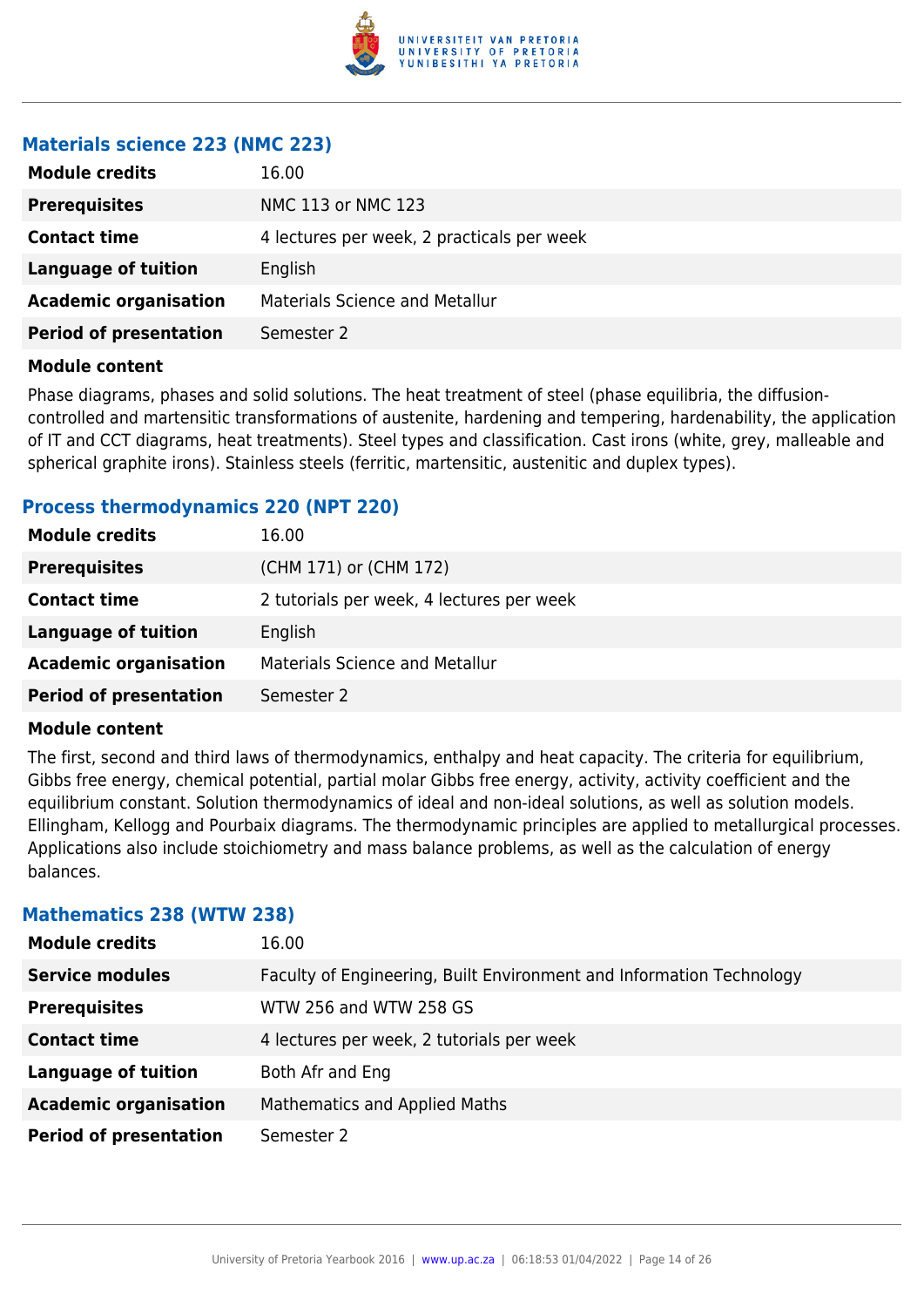

Linear algebra, eigenvalues and eigenvectors with applications to first and second order systems of differential equations. Sequences and series, convergence tests. Power series with applications to ordinary differential equations with variable coefficients. Fourier series with applications to partial differential equations such as potential, heat and wave equations.

## **Differential equations 256 (WTW 256)**

| <b>Module credits</b>         | 8.00                                                                 |
|-------------------------------|----------------------------------------------------------------------|
| <b>Service modules</b>        | Faculty of Engineering, Built Environment and Information Technology |
| <b>Prerequisites</b>          | WTW 158 and WTW 164                                                  |
| <b>Contact time</b>           | 2 lectures per week, 1 discussion class per week                     |
| <b>Language of tuition</b>    | Both Afr and Eng                                                     |
| <b>Academic organisation</b>  | Mathematics and Applied Maths                                        |
| <b>Period of presentation</b> | Semester 1                                                           |

#### **Module content**

Theory and solution methods for linear differential equations as well as for systems of linear differential equations. Theory and solution methods for first order non-linear differential equations. The Laplace transform with application to differential equations. Application of differential equations to modelling problems.

#### **Calculus 258 (WTW 258)**

| <b>Module credits</b>         | 8.00                                                                 |  |
|-------------------------------|----------------------------------------------------------------------|--|
| <b>Service modules</b>        | Faculty of Engineering, Built Environment and Information Technology |  |
| <b>Prerequisites</b>          | WTW 158 and WTW 164                                                  |  |
| <b>Contact time</b>           | 2 lectures per week, 1 tutorial per week                             |  |
| <b>Language of tuition</b>    | Both Afr and Eng                                                     |  |
| <b>Academic organisation</b>  | <b>Mathematics and Applied Maths</b>                                 |  |
| <b>Period of presentation</b> | Semester 1                                                           |  |

#### **Module content**

Calculus of multivariable functions, directional derivatives. Extrema. Multiple integrals, polar, cylindrical and spherical coordinates. Line integrals and the theorem of Green. Surface integrals and the theorems of Gauss and Stokes.

#### **Numerical methods 263 (WTW 263)**

| <b>Module credits</b>  | 8.00                                                                 |
|------------------------|----------------------------------------------------------------------|
| <b>Service modules</b> | Faculty of Engineering, Built Environment and Information Technology |
| <b>Prerequisites</b>   | WTW 164                                                              |
| <b>Contact time</b>    | 1 tutorial per week, 2 lectures per week                             |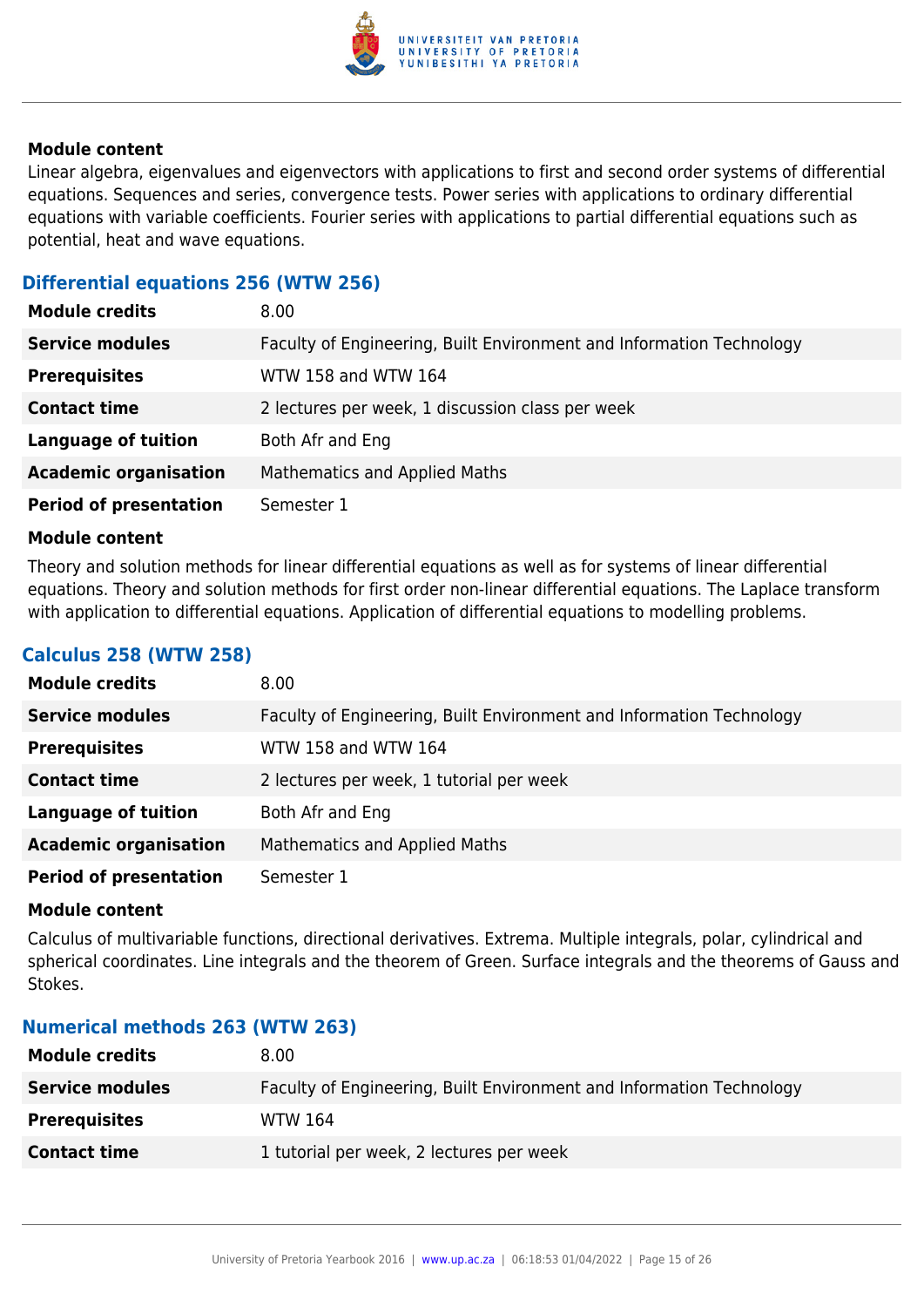

| <b>Language of tuition</b>    | Both Afr and Eng                     |
|-------------------------------|--------------------------------------|
| <b>Academic organisation</b>  | <b>Mathematics and Applied Maths</b> |
| <b>Period of presentation</b> | Semester 2                           |

Numerical integration. Numerical methods to approximate the solution of non-linear equations, systems of equations (linear and non-linear), differential equations and systems of differential equations. Direct methods to solve linear systems of equations.

#### **Programming and information technology 213 (MPR 213)**

| <b>Module credits</b>         | 18.00                                      |  |
|-------------------------------|--------------------------------------------|--|
| <b>Prerequisites</b>          | No prerequisites.                          |  |
| <b>Contact time</b>           | 2 practicals per week, 4 lectures per week |  |
| Language of tuition           | Both Afr and Eng                           |  |
| <b>Academic organisation</b>  | Mechanical and Aeronautical En             |  |
| <b>Period of presentation</b> | Semester 1                                 |  |

#### **Module content**

Advanced spreadsheet applications: Named ranges, linear algebra, solution of systems of equations, regression, interpolation, optimisation and table manipulation. Basic structured programming: Looping, branching, subroutines, iteration, reading and writing data files. Development, coding and debugging of simple programs in a high level programming language. Programming principles are illustrated via mathematical concepts such as limits, differentiation, integration and linear algebra. Structured programming by making use of functions and available toolboxes. Basic graphical output (plotting is also covered). Different information resources, searching and management of information. Use of databases. Development of webpages. Hardware interaction and control of equipment and systems.

## **Professional and technical communication 210 (NJJ 210)**

| <b>Module credits</b>         | 8.00                                  |
|-------------------------------|---------------------------------------|
| <b>Prerequisites</b>          | No prerequisites.                     |
| <b>Contact time</b>           | 2 lectures per week                   |
| Language of tuition           | English                               |
| <b>Academic organisation</b>  | <b>Materials Science and Metallur</b> |
| <b>Period of presentation</b> | Semester 1                            |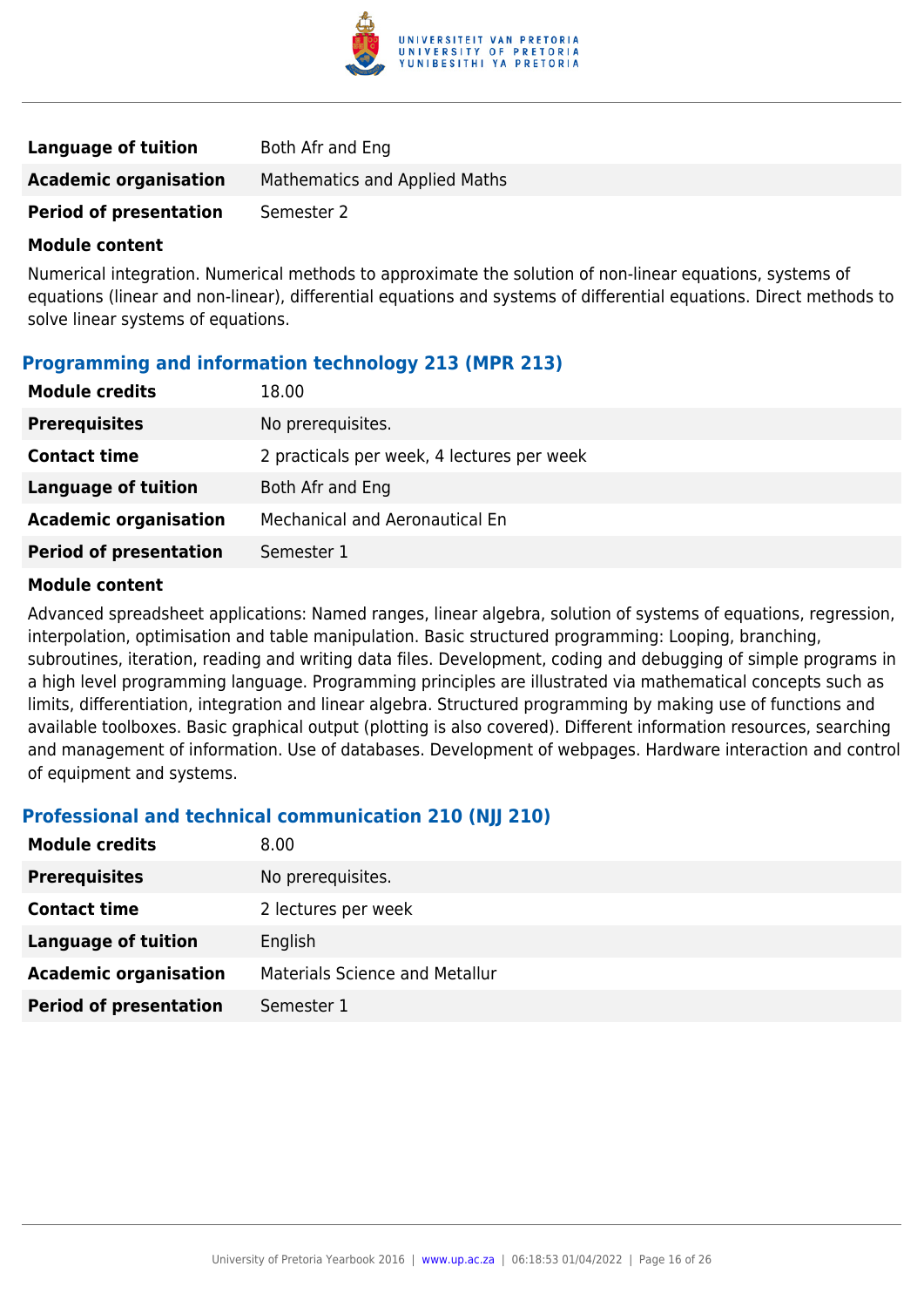

Communicate effectively, both orally and in writing, with engineering audiences and the community at large. Written communication as evidenced by: uses appropriate structure, use of modern or electronic communication methods; style and language for purpose and audience; uses effective graphical support; applies methods of providing information for use by others involved in engineering activity; meets the requirements of the target audience. Effective oral communication as evidenced by appropriate structure, style and language; appropriate visual materials; delivers fluently; meets the requirements of the intended audience. Audiences range from engineering peers, management and lay persons, using appropriate academic or professional discourse. Typed reports range from short (300-1 000 word plus tables diagrams) to long (10 000-15 000 words plus tables, diagrams, references and appendices), covering material at exit level. Methods of providing information include the conventional methods of the discipline, for example engineering drawings, as well as subject-specific methods.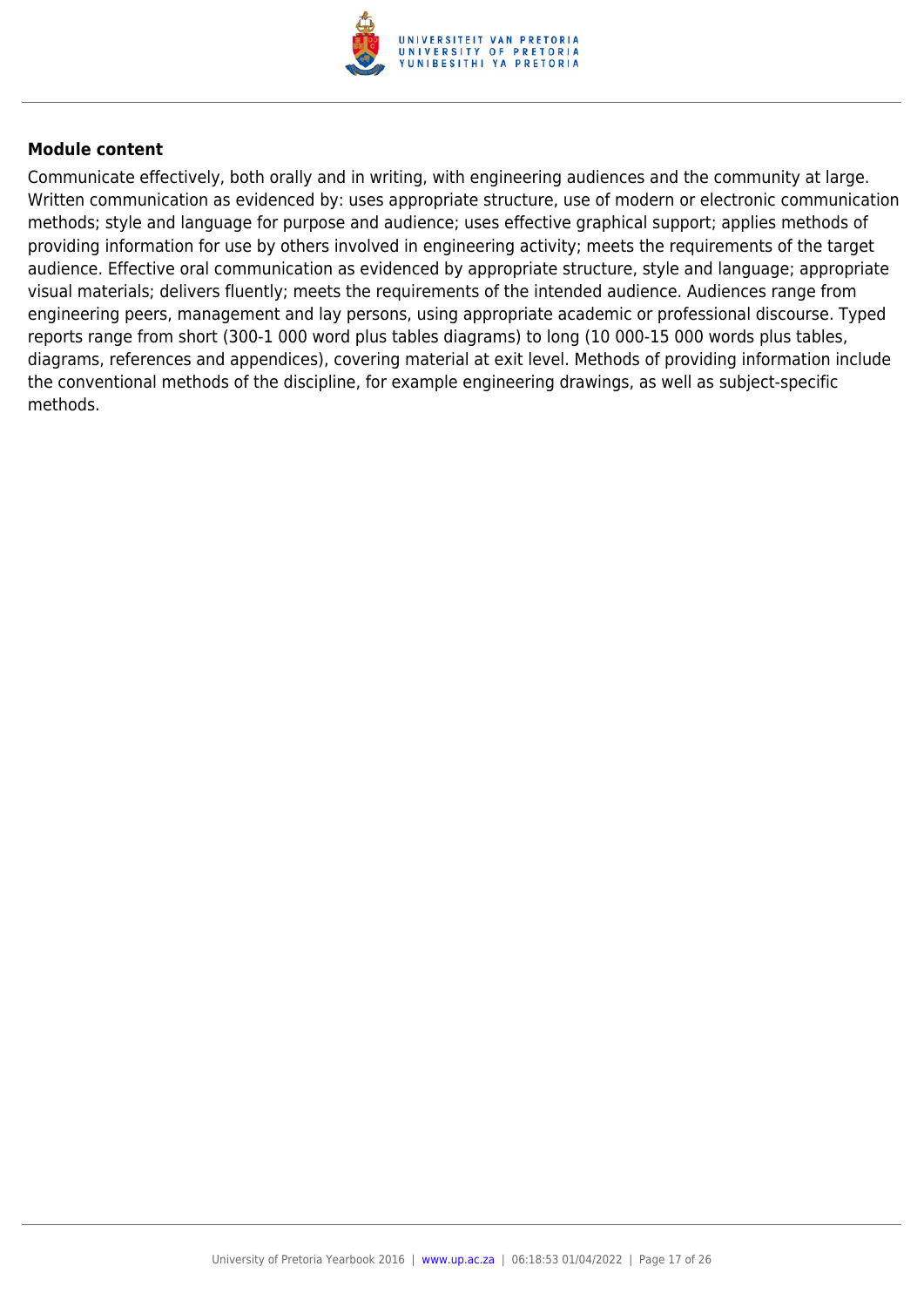

## Curriculum: Year 3

**Minimum credits: 144**

## **Core modules**

## **Mechanical metallurgy 320 (NMM 320)**

| <b>Module credits</b>         | 16.00                                      |  |
|-------------------------------|--------------------------------------------|--|
| <b>Prerequisites</b>          | (NMC 223)                                  |  |
| <b>Contact time</b>           | 4 practicals per week, 3 lectures per week |  |
| Language of tuition           | English                                    |  |
| <b>Academic organisation</b>  | <b>Materials Science and Metallur</b>      |  |
| <b>Period of presentation</b> | Semester 2                                 |  |

#### **Module content**

Dislocations and deformation (defects in crystalline materials, movement and elastic energy of dislocations, different crystal lattices, origin of and strengthening by dislocations). Strength of engineering materials (tensile testing, plastic deformation of single crystals and polycrystalline materials, hardness, residual stress). Creep deformation (primary and secondary creep, stress and temperature dependence, creep rupture). Introduction to fracture mechanics (Griffith criterion, stress intensity, fracture toughness, fatigue). Failure analysis. Hot and cold rolling of metals.

## **Pyrometallurgy 321 (NPM 321)**

| <b>Module credits</b>         | 16.00                                     |  |
|-------------------------------|-------------------------------------------|--|
| <b>Prerequisites</b>          | (NPT 220)                                 |  |
| <b>Contact time</b>           | 2 tutorials per week, 3 lectures per week |  |
| Language of tuition           | English                                   |  |
| <b>Academic organisation</b>  | <b>Materials Science and Metallur</b>     |  |
| <b>Period of presentation</b> | Semester 2                                |  |

#### **Module content**

Overview of pyrometallurgical process routes, types of reactions, and reactor designs. Review of relevant thermodynamic principles (equilibrium constants, Henrian and Raoultian activities and activity coefficients). Slag basicity and viscosity. Energy and reductants. Overview of pyrometallurgical separation principles (vapourphase, solid-state and liquid-liquid routes). Examples of pyrometallurgical separation processes (ironmaking and steelmaking, sulphide smelting and converting, ferroalloys).

## **Industrial training 316 (NPY 316)**

| <b>Module credits</b> | 16.00                            |
|-----------------------|----------------------------------|
| <b>Prerequisites</b>  | No prerequisites.                |
| <b>Contact time</b>   | 1 other contact session per week |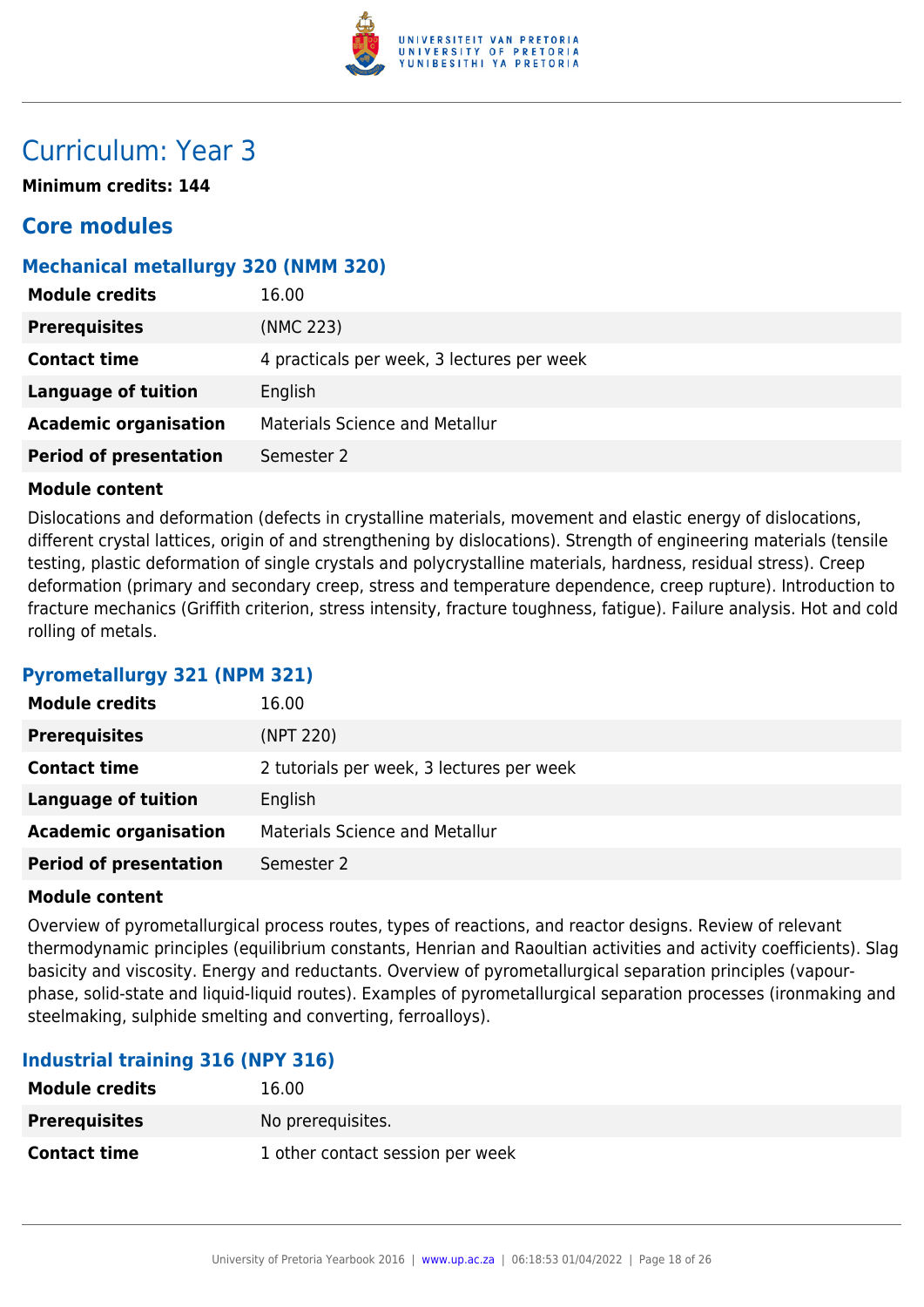

| <b>Language of tuition</b>    | English                               |
|-------------------------------|---------------------------------------|
| <b>Academic organisation</b>  | <b>Materials Science and Metallur</b> |
| <b>Period of presentation</b> | Semester 1                            |

\*Attendance module only

During or at the end of the second year of study, students in Metallurgical Engineering undergo at least six weeks of prescribed training in industry. A satisfactory report on the practical training must be submitted to the Faculty Administration within one week of registration. In exceptional circumstances the prescribed minimum period can be reduced, as approved by the Dean.

## **Refractory materials 321 (NVM 321)**

| <b>Module credits</b>         | 8.00                                     |
|-------------------------------|------------------------------------------|
| <b>Prerequisites</b>          | (NPT 220) and NPM 321 $#$                |
| <b>Contact time</b>           | 2 lectures per week, 1 tutorial per week |
| Language of tuition           | English                                  |
| <b>Academic organisation</b>  | <b>Materials Science and Metallur</b>    |
| <b>Period of presentation</b> | Semester 2                               |
|                               |                                          |

#### **Module content**

Classification, requirements and properties of refractory materials. Manufacturing principles. Specification and testing of refractory materials. The main refractory systems, i.e silica, aluminosilicates, alumina, magnesia, magnesia-chrome, magnesia-carbon, doloma, zircon, zirconia, silicon carbide and graphite, and their applications. Principles of ternary phase diagrams and their application in refractory systems, and interactions between slag, metal and refractory materials.

#### **Thermofluids 310 (MTV 310)**

| <b>Module credits</b>         | 16.00                                     |  |
|-------------------------------|-------------------------------------------|--|
| <b>Prerequisites</b>          | No prerequisites.                         |  |
| <b>Contact time</b>           | 3 lectures per week, 1 practical per week |  |
| Language of tuition           | English                                   |  |
| <b>Academic organisation</b>  | Mechanical and Aeronautical En            |  |
| <b>Period of presentation</b> | Semester 1                                |  |

#### **Module content**

Introduction: Liquids and gases, pressure, viscosity, temperature, heat. Introduction to Navier-Stokes and continuity equations. Definitions and properties of fluids, fluid statics, fluid dynamics, Bernoulli equations. Flow measurements. Dimensional analysis: force, drag, Reynolds number, force coefficient, power. Flow in pipes and channels: friction coefficients and Reynolds number, pressure drop; laminar, turbulent and transitional flow. Flow over bodies: drag and lift. Experimental techniques in fluid mechanics. Introduction to basic thermodynamic heat transfer concepts: conduction (steady state and transient heat conduction), extended surfaces, applications.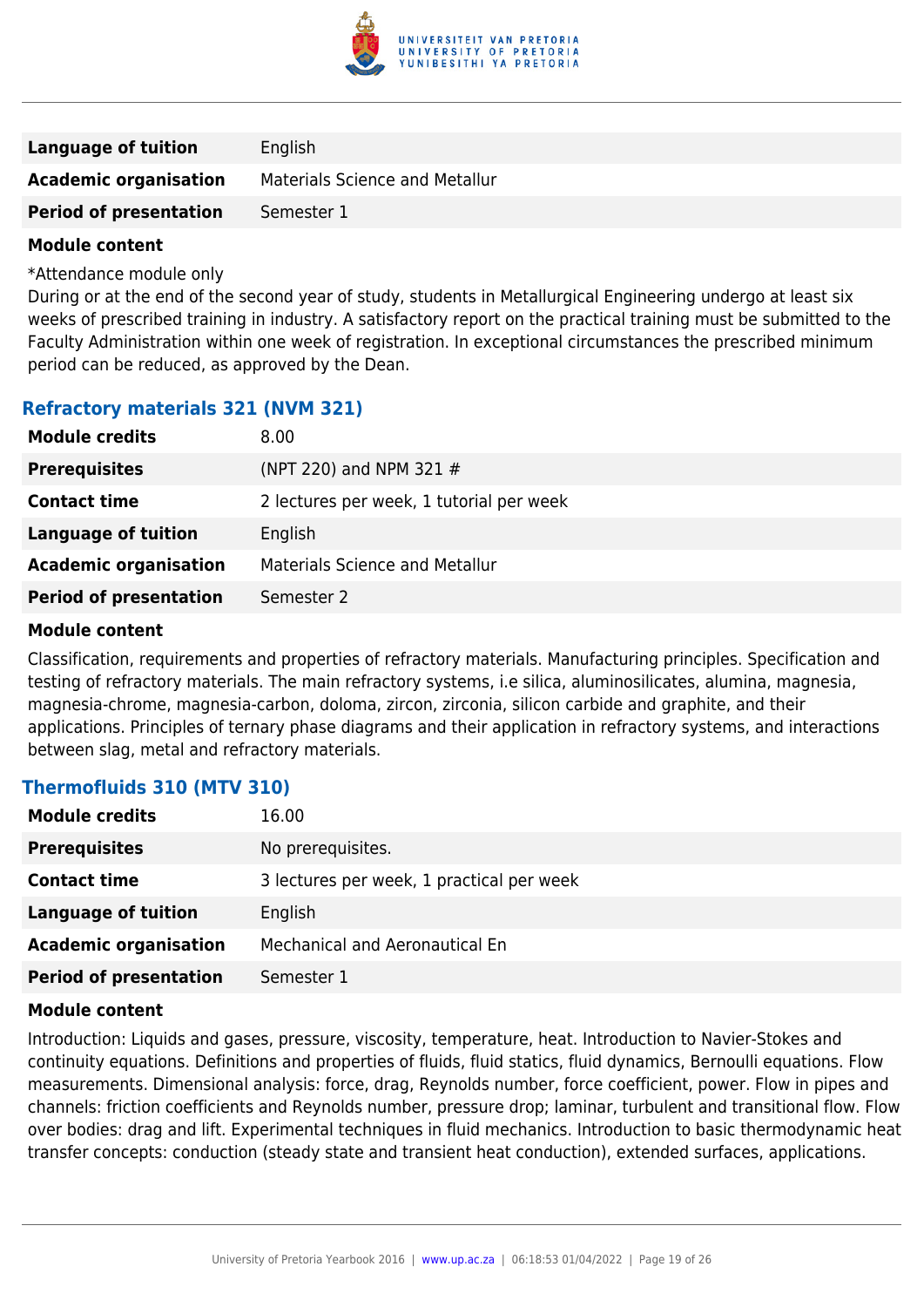

## **Hydrometallurgy 322 (NHM 322)**

| <b>Module credits</b><br>16.00              |                                            |  |
|---------------------------------------------|--------------------------------------------|--|
| <b>Prerequisites</b>                        | (NPT 220) and (NEC 310)                    |  |
| <b>Contact time</b>                         | 3 lectures per week, 3 practicals per week |  |
| <b>Language of tuition</b><br>English       |                                            |  |
| <b>Academic organisation</b>                | <b>Materials Science and Metallur</b>      |  |
| <b>Period of presentation</b><br>Semester 2 |                                            |  |

#### **Module content**

Merits of hydrometallurgy relative to other extraction methods. Unit processes in hydrometallurgy. Chemical principles of hydrometallurgy. Chemistry of important metals and lixiviants. Application of chemical principles to: leaching; purification and upgrading of leach solutions (precipitation, solvent extraction, ion exchange, activated carbon); product recovery from solution (precipitation, reduction). Relevant analytical methods.

## **Materials science 313 (NMC 313)**

| <b>Module credits</b>         | 16.00                                      |
|-------------------------------|--------------------------------------------|
| <b>Prerequisites</b>          | (NMC 223)                                  |
| <b>Contact time</b>           | 3 lectures per week, 3 practicals per week |
| Language of tuition           | English                                    |
| <b>Academic organisation</b>  | <b>Materials Science and Metallur</b>      |
| <b>Period of presentation</b> | Semester 1                                 |

#### **Module content**

Binary and ternary phase diagrams. Diffusion in alloys (steady-state and nonsteady-state, solid solutions, grain boundaries, homogenisation). Solidification (pure metals and alloys; ingots, castings and welds; segregation, porosity and eutectic solidification). Metallographic and analytical techniques (diffraction, electron microscopy). Precipitation and solid-solution strengthening (principles, and applications to aluminium, magnesium, copper and nickel-base alloys).

#### **Electrochemistry 310 (NEC 310)**

| <b>Module credits</b>         | 16.00                                      |
|-------------------------------|--------------------------------------------|
| <b>Prerequisites</b>          | No prerequisites.                          |
| <b>Contact time</b>           | 3 practicals per week, 3 lectures per week |
| <b>Language of tuition</b>    | English                                    |
| <b>Academic organisation</b>  | <b>Materials Science and Metallur</b>      |
| <b>Period of presentation</b> | Semester 1                                 |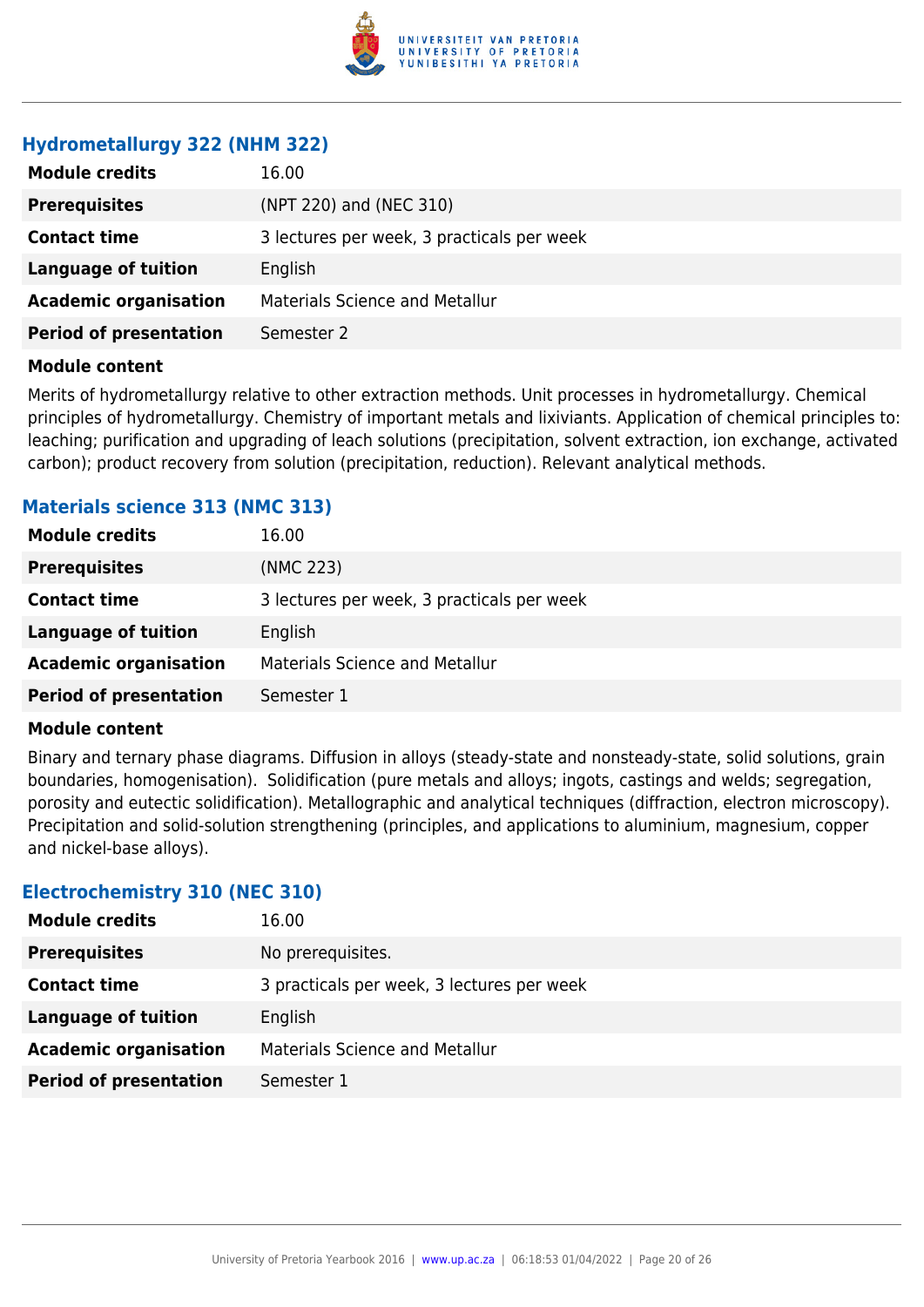

Kinetics and thermodynamics of electrochemical reactions of metallurgical importance. Use of equilibrium diagrams to identify possible reactions products. Use of polarisation diagrams to describe reaction kinetics. Application of these principles to metallurgical examples, including corrosion, leaching and electrometallurgy. Influence of substrate composition, electrolyte composition, impurities, reaction products and agitation on kinetics.

### **Minerals processing 310 (NMP 310)**

| <b>Module credits</b>         | 16.00                                      |
|-------------------------------|--------------------------------------------|
| <b>Prerequisites</b>          | No prerequisites.                          |
| <b>Contact time</b>           | 3 lectures per week, 4 practicals per week |
| <b>Language of tuition</b>    | English                                    |
| <b>Academic organisation</b>  | <b>Materials Science and Metallur</b>      |
| <b>Period of presentation</b> | Semester 1                                 |

#### **Module content**

Minerals processing in perspective (economic importance, economic nature of mineral deposits, mineral properties and analysis, mineral processing functions). Liberation analysis (importance and measurement of liberation; particle size analysis). Comminution (theories and principles, crushers, grinding mills). Screening and classification (industrial screening, cyclones). Concentration processes (gravity concentration, dense medium concentration). Froth flotation.

## **Excursions 320 (NEX 320)**

| <b>Module credits</b>         | 8.00                                      |
|-------------------------------|-------------------------------------------|
| <b>Prerequisites</b>          | (NMP 310)                                 |
| <b>Contact time</b>           | 6 practicals per week, 1 lecture per week |
| Language of tuition           | English                                   |
| <b>Academic organisation</b>  | <b>Materials Science and Metallur</b>     |
| <b>Period of presentation</b> | Semester 2                                |

#### **Module content**

Attendance of and participation in excursions to metallurgical operations, including a five-day excursion tour during the last full week of the mid-year recess, and six half-day visits during the semester. Assessment is based on written reports and oral presentations. The plant visits include hydrometallurgical, pyrometallurgical, minerals processing and materials processing plants.

#### **Engineering management 310 (BSS 310)**

| <b>Module credits</b> | 8.00                                                  |
|-----------------------|-------------------------------------------------------|
| <b>Prerequisites</b>  | No prerequisites.                                     |
| <b>Contact time</b>   | 1 other contact session per week, 2 lectures per week |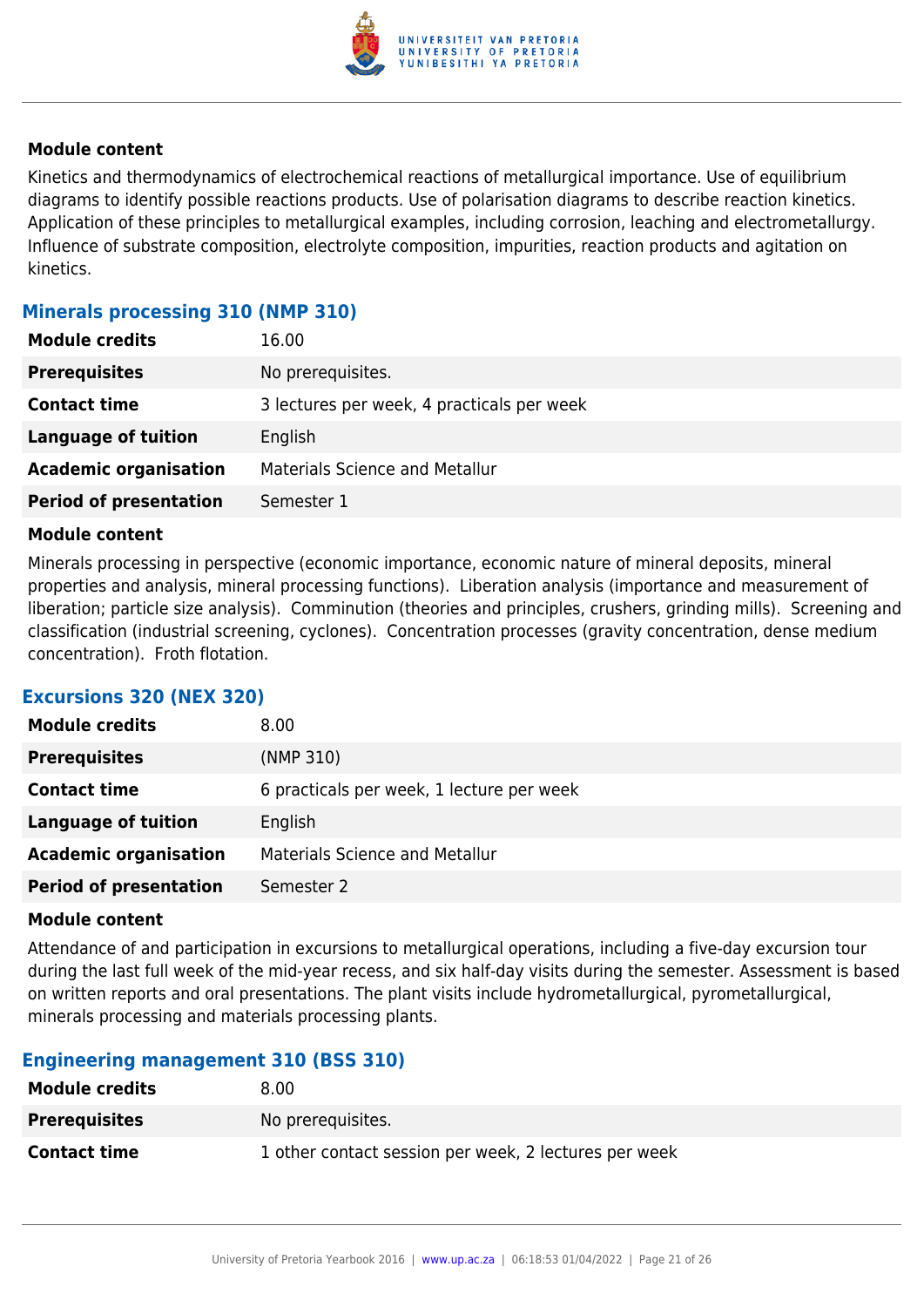

| <b>Language of tuition</b>    | Both Afr and Eng           |
|-------------------------------|----------------------------|
| <b>Academic organisation</b>  | Industrial and Systems Eng |
| <b>Period of presentation</b> | Semester 1                 |

Programme and systems engineering Concepts: Application of project management, systems thinking, systems approach, product, system and project life cycles, project phases and specification practices. Development models: stage-gate development, project charter, systems engineering models, systems engineering management and life cycle characteristics. Planning and Scheduling: task definition, work breakdown structures, duration estimation, Gantt charts, critical path, resource handling. Costs and Budgets: cost estimates, project life cycle costs, work authorisation. Control: project organisation. Legal: contracts, intellectual property. Case studies and semester project Engineering Economics Decision making in an engineering environment. Allocation of cost. Money-time relationships (discreet interest formulae, tables, financial calculator, Excel). Bases for comparison of alternatives (present worth, annual worth,). Decision making among alternatives before and after tax (useful lives equal to study period, useful lives different among alternatives).

#### **Engineering activity and group work 320 (MIA 320)**

| <b>Module credits</b>         | 8.00                                                  |
|-------------------------------|-------------------------------------------------------|
| <b>Prerequisites</b>          | No prerequisites.                                     |
| <b>Contact time</b>           | 1 other contact session per week, 2 lectures per week |
| Language of tuition           | English                                               |
| <b>Academic organisation</b>  | <b>Mechanical and Aeronautical En</b>                 |
| <b>Period of presentation</b> | Semester 2                                            |

#### **Module content**

Two exit learning outcomes (ELO) of ECSA are addressed and each must be passed in the same semester. ELO7: Demonstrate critical awareness of the impact of engineering activity on the social, industrial and physical environment. The history of engineering globally and in South Africa. Most important engineering projects globally and in South Africa. The impact of technology on society. Occupational and public health and safety. Occupational Health and Safety Act. Impacts on the physical environment. The personal, social, cultural values and requirements of those affected by engineering activity. The combination of social, workplace (industrial) and physical environmental factors are appropriate to the discipline of the qualification. ELO8: Demonstrate competence to work effectively on a small project as an individual, in teams and in multidisciplinary environments. Identifies and focuses on objectives. Works strategically. Executes tasks effectively. Delivers completed work on time. Effective team work: Makes individual contribution to team activity; performs critical functions; enhances work of fellow team members; benefits from support of team members; communicates effectively with team members; delivers completed work on time. Multidisciplinary work by the following: Acquires a working knowledge of co-workers' discipline; uses a systems engineering approach; communicates across disciplinary boundaries. Report and presentation on team project. Tasks require co-operation across at least one disciplinary boundary. Students acquire a working knowledge of co-workers discipline. Students communicate between disciplinary boundaries.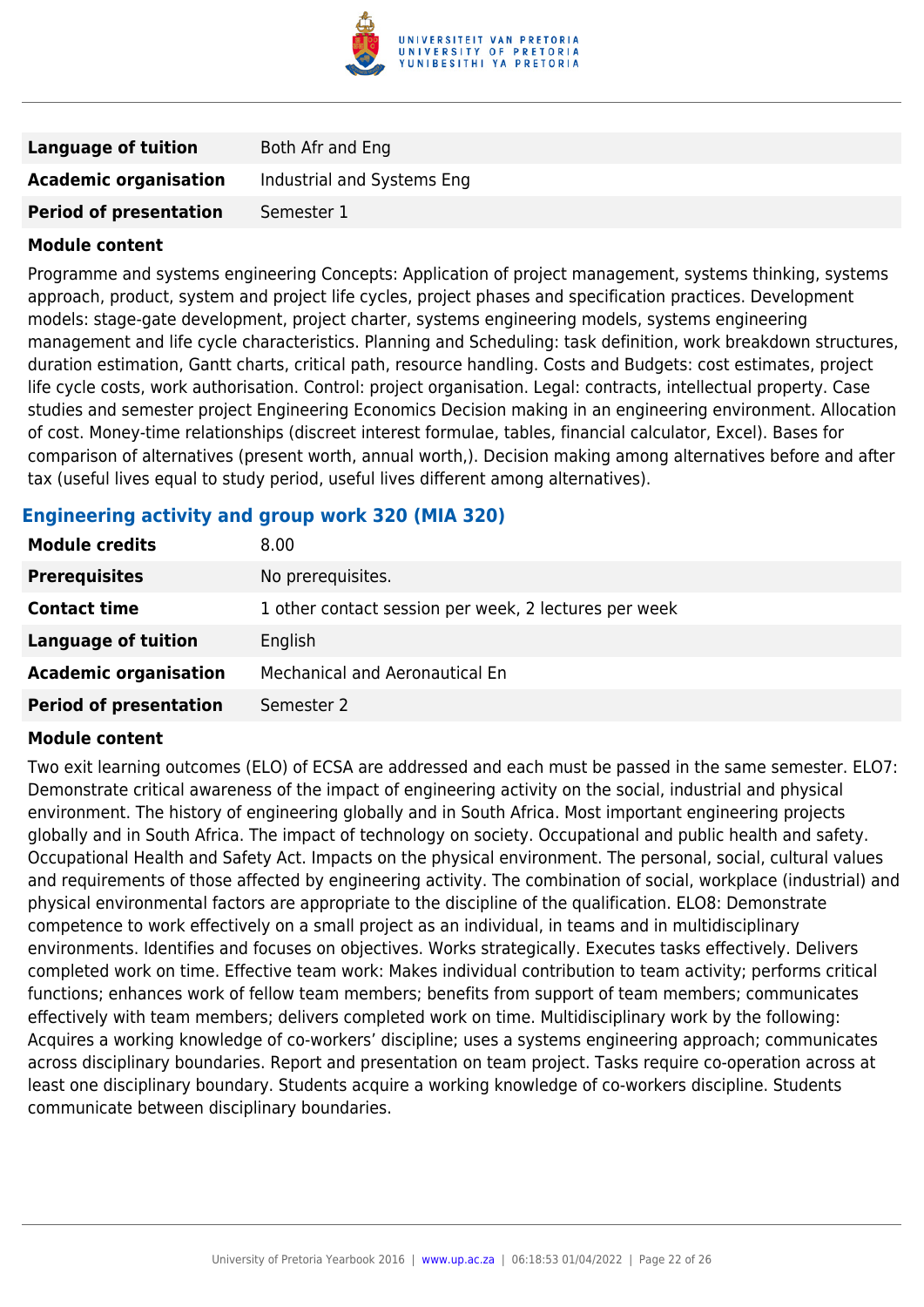

## Curriculum: Final year

**Minimum credits: 136**

## **Core modules**

## **Minerals processing 411 (NMP 411)**

| <b>Module credits</b>         | 16.00                                                           |
|-------------------------------|-----------------------------------------------------------------|
| <b>Prerequisites</b>          | (NMP 310)                                                       |
| <b>Contact time</b>           | 3 lectures per week, 1 tutorial per week, 2 practicals per week |
| Language of tuition           | English                                                         |
| <b>Academic organisation</b>  | <b>Materials Science and Metallur</b>                           |
| <b>Period of presentation</b> | Semester 1                                                      |

#### **Module content**

The sizing, application and efficiency determination of the most commonly used unit operations covering crushing, screening, classification, milling, gravity concentration, dense medium separation, magnetic separation and thickening.

## **Industrial training 416 (NPY 416)**

| <b>Module credits</b>         | 16.00                                 |
|-------------------------------|---------------------------------------|
| <b>Prerequisites</b>          | No prerequisites.                     |
| <b>Contact time</b>           | 1 other contact session per week      |
| <b>Language of tuition</b>    | English                               |
| <b>Academic organisation</b>  | <b>Materials Science and Metallur</b> |
| <b>Period of presentation</b> | Semester 1 or Semester 2              |

#### **Module content**

\*Attendance module only

During or at the end of the third year of study, students in Metallurgical Engineering undergo at least six weeks of prescribed training in the industry. A satisfactory report on the practical training must be submitted to the department within one week of registration. In exceptional circumstances the prescribed minimum period can be reduced, as approved by the Chairman of the School of Engineering.

## **Hydrometallurgy 412 (NHM 412)**

| <b>Module credits</b>        | 16.00                                     |
|------------------------------|-------------------------------------------|
| <b>Prerequisites</b>         | (NHM 322)                                 |
| <b>Contact time</b>          | 3 lectures per week, 2 tutorials per week |
| Language of tuition          | English                                   |
| <b>Academic organisation</b> | <b>Materials Science and Metallur</b>     |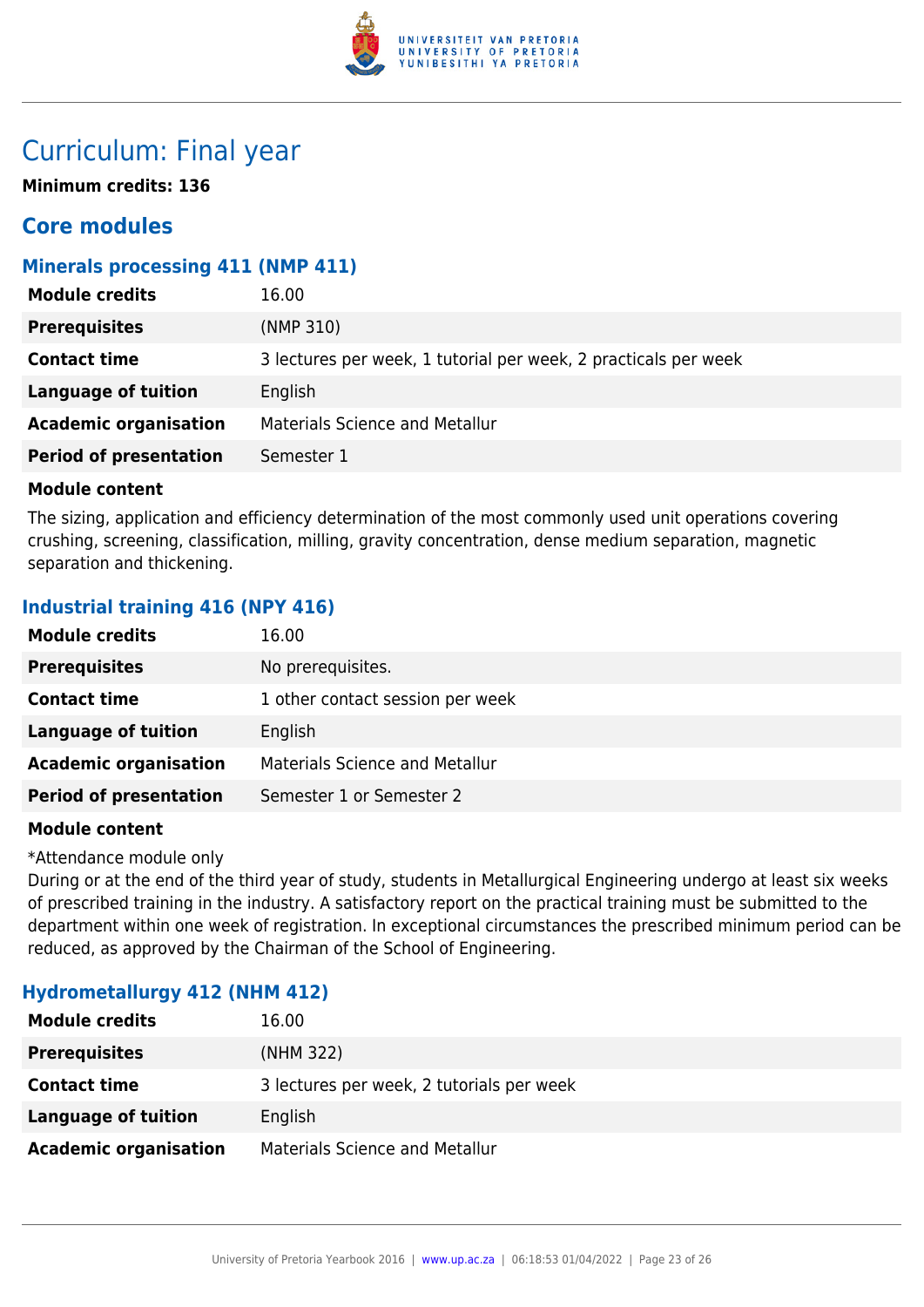

#### **Period of presentation** Semester 1

#### **Module content**

Extraction routes and the extractive metallurgy of metals such as gold, copper, zinc, manganese, nickel, cobalt, uranium and the platinum group elements, from ores and secondary sources. Application of thermodynamics and reaction kinetics (including laboratory kinetic data) in understanding and optimisation of extraction routes, and sizing of reactors. Environmental impact of processing routes.

#### **Process design 421 (NOP 421)**

| <b>Module credits</b>         | 32.00                                   |
|-------------------------------|-----------------------------------------|
| <b>Prerequisites</b>          | (NMP 411)                               |
| <b>Contact time</b>           | 1 lecture per week, 1 tutorial per week |
| <b>Language of tuition</b>    | English                                 |
| <b>Academic organisation</b>  | <b>Materials Science and Metallur</b>   |
| <b>Period of presentation</b> | Semester 2                              |

#### **Module content**

Philosophy of design and the design process; phases of plant design and their interrelationships. Principles of project planning and management. Unit and process design, simulation, economic evaluation and optimising as applicable to the metallurgical industry. Execution of a process design project, submission of a report, oral presentations and construction of a scale model.

#### **Process metallurgy and control 412 (NPB 412)**

| <b>Module credits</b>         | 8.00                                     |
|-------------------------------|------------------------------------------|
| <b>Prerequisites</b>          | (NPM 321)                                |
| <b>Contact time</b>           | 1 tutorial per week, 2 lectures per week |
| <b>Language of tuition</b>    | English                                  |
| <b>Academic organisation</b>  | <b>Materials Science and Metallur</b>    |
| <b>Period of presentation</b> | Semester 1                               |

#### **Module content**

Elements of metallurgical process control (principles, selection of proportional-integral controller, identification of controlled and manipulated variables and disturbances). Transient and steady-state heat transfer in metallurgy (formation of freeze layers, heating and cooling of components). Principles of reaction kinetics in pyrometallurgy (types and identification of rate-determining steps, quantification of overall reaction rate).

## **Metals processing 411 (NPW 411)**

| <b>Module credits</b> | 16.00                                      |
|-----------------------|--------------------------------------------|
| <b>Prerequisites</b>  | (NMC 313), (NMM 320)                       |
| <b>Contact time</b>   | 2 practicals per week, 3 lectures per week |
| Language of tuition   | English                                    |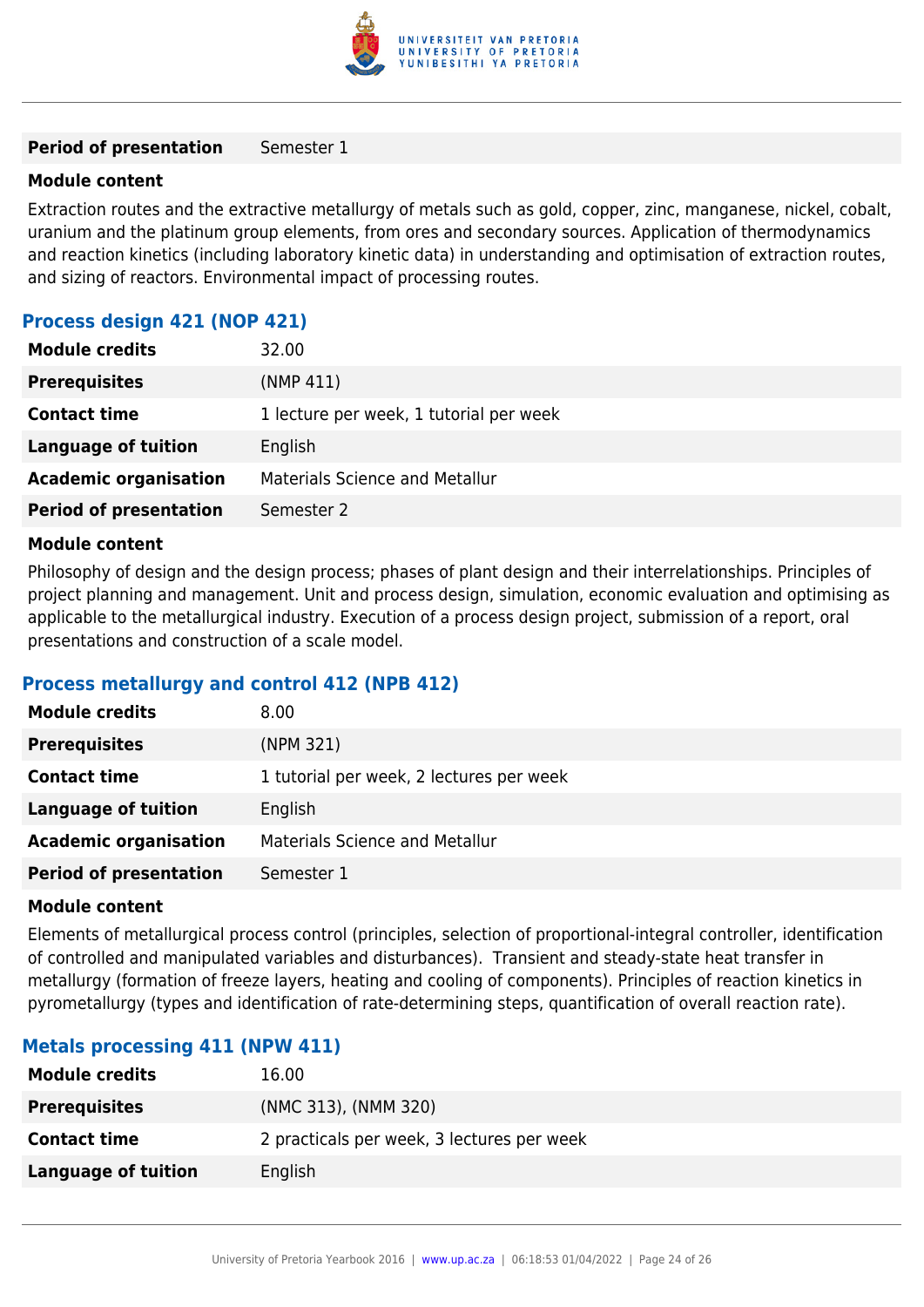

| <b>Academic organisation</b><br><b>Materials Science and Metallur</b> |
|-----------------------------------------------------------------------|
|-----------------------------------------------------------------------|

**Period of presentation** Semester 1

#### **Module content**

Introduction to welding and joining processes. Welding of carbon steels, stainless steels, aluminium and aluminium alloys. Development and qualification of welding procedure specifications. Liquid metal processing (casting processes, solidification of castings and mould design). Deformation processing (forging, extrusion and rolling), sheet metal processing and surface processing. The identification and prevention of defects.

#### **Literature survey 412 (NSC 412)**

| <b>Module credits</b>         | 8.00                                  |
|-------------------------------|---------------------------------------|
| <b>Prerequisites</b>          | <b>NEX 320</b>                        |
| <b>Contact time</b>           | 1 tutorial per week                   |
| <b>Language of tuition</b>    | English                               |
| <b>Academic organisation</b>  | <b>Materials Science and Metallur</b> |
| <b>Period of presentation</b> | Semester 1                            |

#### **Module content**

Literature search (using electronic databases of publications, formulating search strategies). Hypothesis formulation and preliminary experimental planning (identifying research question and stating hypothesis, proposing critical experiments, evaluating feasibility of possible experimental approaches). Literature survey (critical evaluation of published information, synthesising available information into a coherent argument, written and oral reporting). Final experimental planning (formulation of experiments with attention to calibration, uncertainty, reliability and safety).

#### **Project 422 (NSC 422)**

| <b>Module credits</b>         | 32.00                                 |
|-------------------------------|---------------------------------------|
| <b>Prerequisites</b>          | NSC 411 or NSC 412                    |
| <b>Contact time</b>           | 1 tutorial per week                   |
| Language of tuition           | English                               |
| <b>Academic organisation</b>  | <b>Materials Science and Metallur</b> |
| <b>Period of presentation</b> | Semester 2                            |

#### **Module content**

Execution of a research project: experimentation (with attention to safety, reliability, calibration and reproducibility); analysis of results to yield data (with statistical analysis of uncertainty); interpretation of data (to test the stated hypothesis); written reporting of results (with updated literature survey, description of experimental approach, data obtained, conclusions, and scientific and industrial implications); oral and poster presentations.

#### **Engineering professionalism 410 (IPI 410)**

**Module credits** 8.00